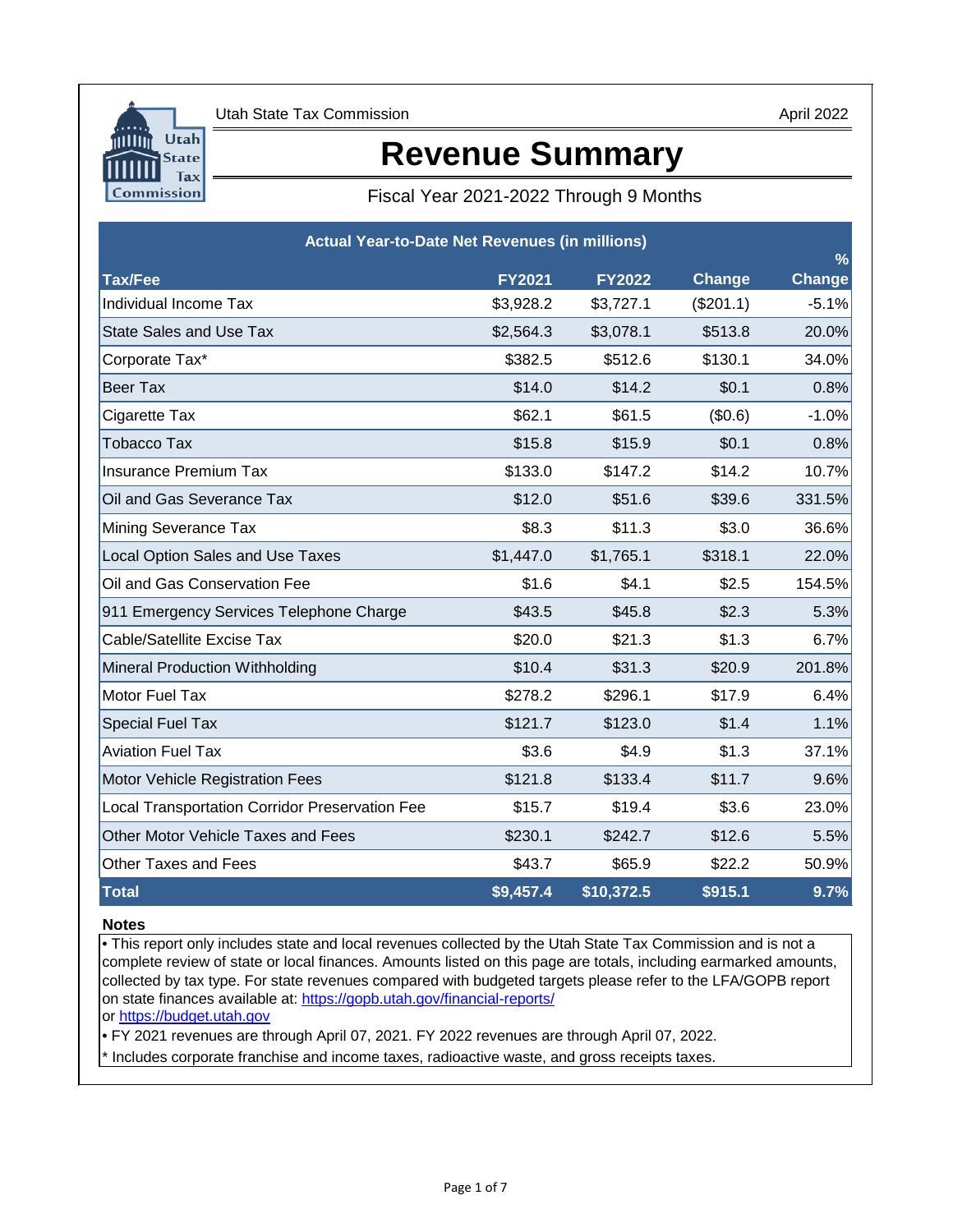





|                                       | <b>Transactions from</b><br>07/01/2020 to 04/07/2021 |                                                |                    | <b>Transactions from</b><br>07/01/2021 to 04/07/2022 |                                                | Utah               |                   |                   |
|---------------------------------------|------------------------------------------------------|------------------------------------------------|--------------------|------------------------------------------------------|------------------------------------------------|--------------------|-------------------|-------------------|
| <b>Revenue and Refund</b>             | <b>Fiscal Year</b>                                   | 2021                                           |                    | <b>Fiscal Year</b>                                   | 2022                                           |                    |                   | <b>State</b>      |
| <b>Comparison</b>                     | <b>Fiscal Month</b>                                  | $01 - 09$                                      |                    | <b>Fiscal Month</b>                                  | $01 - 09$                                      |                    |                   | imil<br>Tax       |
|                                       |                                                      |                                                |                    |                                                      |                                                |                    |                   | <b>Commission</b> |
| **** BY FUND TYPE ****                |                                                      | ------- Fiscal Year 2021 Month 01 - 09 ------- |                    |                                                      | ------- Fiscal Year 2022 Month 01 - 09 ------- |                    |                   |                   |
|                                       |                                                      |                                                |                    |                                                      |                                                |                    | <b>Net Amount</b> | <b>Net</b>        |
| <b>Categorized by Fund Type</b>       | <b>Gross Revenue</b>                                 | Refunds                                        | <b>Net Revenue</b> | <b>Gross Revenue</b>                                 | <b>Refunds</b>                                 | <b>Net Revenue</b> | Change            | Change%           |
| Clearing                              | 2,025,990                                            | 73,032                                         | 2,099,022          | 5,137,146                                            | 10,000                                         | 5,147,146          | 3,048,124         | 145.2%            |
| <b>Education/Uniform School</b>       | 4,843,300,984                                        | (516, 818, 110)                                | 4,326,482,874      | 4,797,173,018                                        | (520, 515, 129)                                | 4,276,657,889      | (49, 824, 985)    | $-1.2%$           |
| <b>Fiduciary Fund</b>                 | 1,642,646,476                                        | (10,780,651)                                   | 1,631,865,825      | 1,966,492,910                                        | (7,302,622)                                    | 1,959,190,288      | 327,324,463       | 20.1%             |
| <b>General Fund Restricted</b>        | 120,354,541                                          | (14, 456)                                      | 120,340,086        | 154,922,500                                          | (12,698)                                       | 154,909,802        | 34,569,716        | 28.7%             |
| <b>General Fund Unrestricted</b>      | 2,190,950,650                                        | (40, 166, 747)                                 | 2,150,783,904      | 2,611,257,495                                        | (22,051,041)                                   | 2,589,206,455      | 438,422,551       | 20.4%             |
| <b>Proprietary Fund</b>               | 29,044,152                                           |                                                | 29,044,152         | 34,761,645                                           |                                                | 34,761,645         | 5,717,493         | 19.7%             |
| Special Revenue                       | 113,024,526                                          | (244, 442)                                     | 112,780,083        | 139,565,825                                          | (314, 802)                                     | 139,251,023        | 26,470,939        | 23.5%             |
| <b>Transportation Fund</b>            | 515,753,417                                          | (12,863,455)                                   | 502,889,963        | 545,185,446                                          | (8,867,669)                                    | 536, 317, 777      | 33,427,814        | 6.6%              |
| <b>Transportation Investment Fund</b> | 581,100,560                                          |                                                | 581,100,560        | 677,014,376                                          |                                                | 677,014,376        | 95,913,816        | 16.5%             |
| <b>Net Revenue</b>                    | 10,038,201,297                                       | (580, 814, 828)                                | 9,457,386,469      | 10,931,510,361                                       | (559, 053, 961)                                | 10,372,456,401     | 915,069,932       | 9.7%              |

<span id="page-1-4"></span><span id="page-1-3"></span><span id="page-1-2"></span><span id="page-1-1"></span><span id="page-1-0"></span>

|                                                                            | <b>Transactions from</b><br>07/01/2020 to 04/07/2021 |                                                | <b>Transactions from</b><br>07/01/2021 to 04/07/2022 |                      |                                                | Utah<br>.<br>MUU   |                   |                                 |
|----------------------------------------------------------------------------|------------------------------------------------------|------------------------------------------------|------------------------------------------------------|----------------------|------------------------------------------------|--------------------|-------------------|---------------------------------|
| <b>Revenue and Refund</b>                                                  | <b>Fiscal Year</b>                                   | 2021                                           |                                                      | <b>Fiscal Year</b>   | 2022                                           |                    |                   | State<br><u>illilli</u>         |
| <b>Comparison</b>                                                          | <b>Fiscal Month</b>                                  | $01 - 09$                                      |                                                      | <b>Fiscal Month</b>  | $01 - 09$                                      |                    |                   | <b>Tax</b><br><b>Commission</b> |
| **** BY REVENUE SOURCE, FUND, TAX/FEE ****                                 |                                                      | ------- Fiscal Year 2021 Month 01 - 09 ------- |                                                      |                      | ------- Fiscal Year 2022 Month 01 - 09 ------- |                    |                   |                                 |
|                                                                            |                                                      |                                                |                                                      |                      |                                                |                    | <b>Net Amount</b> | <b>Net</b>                      |
| Categorized by Revenue Source / Fund Type / Tax or Fee                     | <b>Gross Revenue</b>                                 | <b>Refunds</b>                                 | <b>Net Revenue</b>                                   | <b>Gross Revenue</b> | <b>Refunds</b>                                 | <b>Net Revenue</b> | Change            | Change%<br>5.3%                 |
| 911 Emergency Services Telephone Charge:<br><b>General Fund Restricted</b> | 43,525,990                                           | (239)                                          | 43,525,751                                           | 45,826,150           | (1, 534)                                       | 45,824,616         | 2,298,865         |                                 |
| <b>Computer Aided Dispatch</b>                                             | (110)                                                |                                                | (110)                                                |                      |                                                |                    | 110               | $-100.0%$                       |
| Statewide Unified E-911 Emergency Services                                 | 7,939,972                                            |                                                | 7,939,972                                            | 8,276,884            |                                                | 8,276,884          | 336,912           | 4.2%                            |
| Utah Statewide Radio System - Emergency Services                           | 16,756,662                                           | $\sim$                                         | 16,756,662                                           | 17,469,867           |                                                | 17,469,867         | 713,205           | 4.3%                            |
| <b>General Fund Unrestricted</b>                                           |                                                      |                                                |                                                      |                      |                                                |                    |                   |                                 |
| Public Safety Answering Point - Public Safety                              | 1,355,960                                            |                                                | 1,355,960                                            | 1,404,602            |                                                | 1,404,602          | 48,642            | 3.6%                            |
| <b>Special Revenue</b>                                                     |                                                      |                                                |                                                      |                      |                                                |                    |                   |                                 |
| Public Safety Answering Point - Local Dispatch                             | 17,366,858                                           | (239)                                          | 17,366,619                                           | 18,136,092           | (1,507)                                        | 18,134,585         | 767,966           | 4.4%                            |
| <b>Universal Public Telecommunications Service</b>                         | 106,648                                              |                                                | 106,648                                              | 538,705              | (27)                                           | 538,678            | 432,030           | 405.1%                          |
| <b>Aviation Fuel Tax:</b>                                                  | 3,642,976                                            | (31, 698)                                      | 3,611,278                                            | 4,964,345            | (14, 983)                                      | 4,949,362          | 1,338,084         | 37.1%                           |
| <b>Transportation Fund</b>                                                 |                                                      |                                                |                                                      |                      |                                                |                    |                   |                                 |
| <b>Aviation Fuel Tax</b>                                                   | 3,642,976                                            | (31, 698)                                      | 3,611,278                                            | 4,964,345            | (14, 983)                                      | 4,949,362          | 1,338,084         | 37.1%                           |
| <b>Beer Tax:</b><br><b>General Fund Restricted</b>                         | 14,033,892                                           | $\sim$                                         | 14,033,892                                           | 14,151,395           | (1, 334)                                       | 14,150,061         | 116,170           | 0.8%                            |
| Alcohol Beverage Enforcement & Treatment Account                           | 5,934,265                                            |                                                | 5,934,265                                            | 6,696,613            |                                                | 6,696,613          | 762,348           | 12.8%                           |
| <b>General Fund Unrestricted</b>                                           |                                                      |                                                |                                                      |                      |                                                |                    |                   |                                 |
| Beer Tax                                                                   | 8,099,627                                            |                                                | 8,099,627                                            | 7,454,782            | (1, 334)                                       | 7,453,448          | (646, 178)        | $-8.0%$                         |
| <b>Cable/Satellite Excise Tax:</b>                                         | 19,973,166                                           | $\sim$                                         | 19,973,166                                           | 21,308,498           | $\overline{\phantom{a}}$                       | 21,308,498         | 1,335,332         | 6.7%                            |
| <b>General Fund Unrestricted</b>                                           |                                                      |                                                |                                                      |                      |                                                |                    |                   |                                 |
| Multi-Channel Video or Audio Service                                       | 19,973,166                                           |                                                | 19,973,166                                           | 21,308,498           |                                                | 21,308,498         | 1,335,332         | 6.7%                            |
|                                                                            |                                                      |                                                |                                                      |                      |                                                |                    |                   |                                 |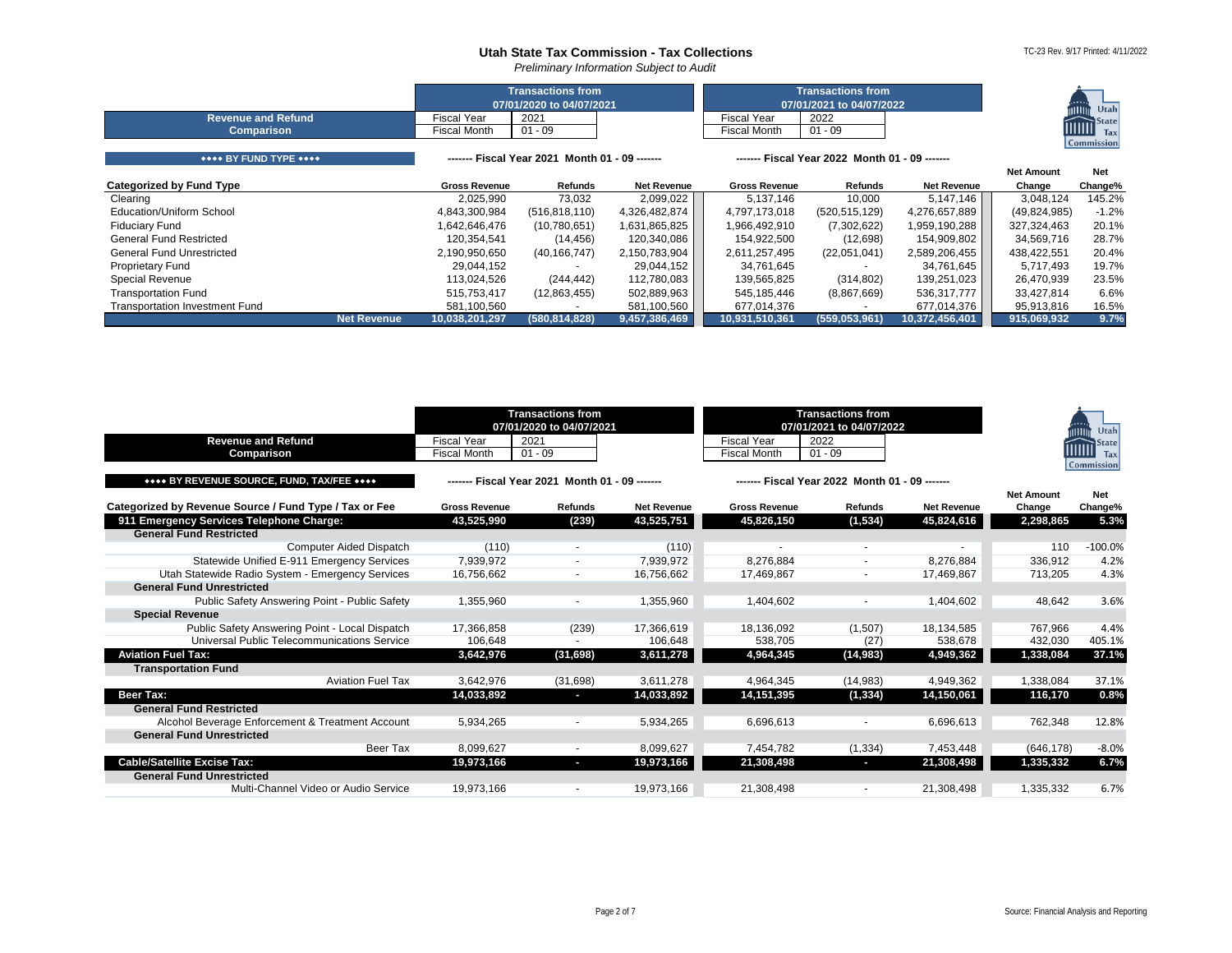<span id="page-2-4"></span><span id="page-2-3"></span><span id="page-2-2"></span><span id="page-2-1"></span><span id="page-2-0"></span>

| **** BY REVENUE SOURCE, FUND, TAX/FEE ****              |                      |                 |                    |                      | ------- Fiscal Year 2021 Month 01 - 09 ------- |                    |                             | ------- Fiscal Year 2022 Month 01 - 09 ------- |  |  |  |  |  |  |  |  |
|---------------------------------------------------------|----------------------|-----------------|--------------------|----------------------|------------------------------------------------|--------------------|-----------------------------|------------------------------------------------|--|--|--|--|--|--|--|--|
| Categorized by Revenue Source / Fund Type / Tax or Fee  | <b>Gross Revenue</b> | <b>Refunds</b>  | <b>Net Revenue</b> | <b>Gross Revenue</b> | <b>Refunds</b>                                 | <b>Net Revenue</b> | <b>Net Amount</b><br>Change | <b>Net</b><br>Change%                          |  |  |  |  |  |  |  |  |
| <b>Cigarette Tax:</b>                                   | 62,228,771           | (90, 682)       | 62,138,089         | 61,659,506           | (152, 523)                                     | 61,506,982         | (631, 107)                  | $-1.0%$                                        |  |  |  |  |  |  |  |  |
| <b>General Fund Restricted</b>                          |                      |                 |                    |                      |                                                |                    |                             |                                                |  |  |  |  |  |  |  |  |
| Cigarette Tax - Tobacco Prevention                      | 7,950,000            |                 | 7,950,000          | 7,950,000            |                                                | 7,950,000          |                             | 0.0%                                           |  |  |  |  |  |  |  |  |
| <b>General Fund Unrestricted</b>                        |                      |                 |                    |                      |                                                |                    |                             |                                                |  |  |  |  |  |  |  |  |
| Cigarette Stamp Tax                                     | 54,278,771           | (90, 682)       | 54,188,089         | 53,709,506           | (152, 523)                                     | 53,556,982         | (631, 107)                  | $-1.2%$                                        |  |  |  |  |  |  |  |  |
| <b>Corporate Tax:</b>                                   | 434,872,754          | (52, 347, 923)  | 382,524,831        | 547,757,522          | (35, 156, 402)                                 | 512,601,120        | 130,076,289                 | 34.0%                                          |  |  |  |  |  |  |  |  |
| <b>Education/Uniform School</b>                         |                      |                 |                    |                      |                                                |                    |                             |                                                |  |  |  |  |  |  |  |  |
| Corporate Tax                                           | 434,872,754          | (52, 347, 923)  | 382,524,831        | 547,757,522          | (35, 156, 402)                                 | 512,601,120        | 130,076,289                 | 34.0%                                          |  |  |  |  |  |  |  |  |
| Corporate Tax transfers - Education Fund                | $\blacksquare$       | $\sim$          |                    | (103, 940, 356)      | $\blacksquare$                                 | (103, 940, 356)    | (103, 940, 356)             |                                                |  |  |  |  |  |  |  |  |
| Corporate Tax transfers - Uniform School Fund           | $\sim$               | $\sim$          |                    | 103,940,356          | $\blacksquare$                                 | 103,940,356        | 103,940,356                 |                                                |  |  |  |  |  |  |  |  |
| <b>Individual Income Tax:</b>                           | 4,388,840,213        | (460,607,781)   | 3,928,232,432      | 4,212,498,788        | (485,356,861)                                  | 3,727,141,927      | (201, 090, 505)             | $-5.1%$                                        |  |  |  |  |  |  |  |  |
| <b>Education/Uniform School</b>                         |                      |                 |                    |                      |                                                |                    |                             |                                                |  |  |  |  |  |  |  |  |
| Individual Income Tax - Final Payments                  | 1,333,392,309        | (458, 518, 938) | 874,873,371        | 692,802,569          | (481, 238, 183)                                | 211,564,386        | (663, 308, 985)             | $-75.8%$                                       |  |  |  |  |  |  |  |  |
| Individual Income Tax - Withholding                     | 3,055,447,904        | (2,088,843)     | 3,053,359,061      | 3,519,696,219        | (4, 118, 678)                                  | 3,515,577,541      | 462,218,480                 | 15.1%                                          |  |  |  |  |  |  |  |  |
| Individual Income Tax transfers - Education Fund        |                      |                 |                    | (713, 971, 588)      |                                                | (713, 971, 588)    | (713, 971, 588)             |                                                |  |  |  |  |  |  |  |  |
| Individual Income Tax transfers - Uniform School Fund   |                      | $\sim$          |                    | 713,971,588          | $\blacksquare$                                 | 713,971,588        | 713,971,588                 |                                                |  |  |  |  |  |  |  |  |
| <b>Insurance Premium Tax:</b>                           | 133,787,903          | (810, 657)      | 132,977,245        | 148,693,587          | (1,534,924)                                    | 147,158,663        | 14,181,418                  | 10.7%                                          |  |  |  |  |  |  |  |  |
| <b>Fiduciary Fund</b>                                   |                      |                 |                    |                      |                                                |                    |                             |                                                |  |  |  |  |  |  |  |  |
| <b>Employers Reinsurance &amp; Uninsured Employers</b>  | 7,402,738            |                 | 7,402,738          | 1,647,185            |                                                | 1,647,185          | (5,755,552)                 | $-77.7%$                                       |  |  |  |  |  |  |  |  |
| <b>Fireman's Pension Fund</b>                           | 6,527,045            |                 | 6,527,045          | 7,490,185            |                                                | 7,490,185          | 963,140                     | 14.8%                                          |  |  |  |  |  |  |  |  |
| <b>General Fund Restricted</b>                          |                      |                 |                    |                      |                                                |                    |                             |                                                |  |  |  |  |  |  |  |  |
| Fire Academy Support Fund                               | 3,263,509            |                 | 3,263,509          | 3,745,106            |                                                | 3,745,106          | 481,597                     | 14.8%                                          |  |  |  |  |  |  |  |  |
| <b>Industrial Accident Fund</b>                         | 1,855,886            |                 | 1,855,886          | 2,189,533            |                                                | 2,189,533          | 333,647                     | 18.0%                                          |  |  |  |  |  |  |  |  |
| Relative Value Study Fund                               | 124,013              | $\blacksquare$  | 124,013            | 138,014              |                                                | 138,014            | 14,001                      | 11.3%                                          |  |  |  |  |  |  |  |  |
| <b>Workplace Safety Account</b>                         | 927,947              | $\sim$          | 927,947            | 1,094,767            | $\blacksquare$                                 | 1,094,767          | 166,819                     | 18.0%                                          |  |  |  |  |  |  |  |  |
| <b>General Fund Unrestricted</b>                        |                      |                 |                    |                      |                                                |                    |                             |                                                |  |  |  |  |  |  |  |  |
| Insurance Premium Tax                                   | 113,686,764          | (810, 657)      | 112,876,107        | 132,388,797          | (1,534,924)                                    | 130,853,873        | 17,977,767                  | 15.9%                                          |  |  |  |  |  |  |  |  |
| <b>Local Option Sales and Use Taxes:</b>                | 1,457,541,873        | (10, 578, 031)  | 1,446,963,842      | 1,772,202,237        | (7, 140, 564)                                  | 1,765,061,673      | 318,097,831                 | 22.0%                                          |  |  |  |  |  |  |  |  |
| <b>Fiduciary Fund</b>                                   |                      |                 |                    |                      |                                                |                    |                             |                                                |  |  |  |  |  |  |  |  |
| Botanical, Cultural, Recreational, and Zoo              | 45,310,919           | (407, 387)      | 44,903,533         | 54,571,975           | (244, 161)                                     | 54,327,814         | 9,424,282                   | 21.0%                                          |  |  |  |  |  |  |  |  |
| <b>Correctional Facility Sales and Use Tax</b>          | 28,401,342           | (89, 976)       | 28,311,365         | 36,916,584           | (217, 273)                                     | 36,699,311         | 8,387,946                   | 29.6%                                          |  |  |  |  |  |  |  |  |
| County of the 2nd Class State Hwys Projects             | 22,268,792           | (63, 423)       | 22,205,369         | 26,617,194           | (87, 113)                                      | 26,530,082         | 4,324,712                   | 19.5%                                          |  |  |  |  |  |  |  |  |
| County Option Fixed Guideway Tax                        | 24,634,469           | (73, 150)       | 24,561,319         | 29,450,412           | (99, 757)                                      | 29,350,655         | 4,789,336                   | 19.5%                                          |  |  |  |  |  |  |  |  |
| <b>County Option for Public Transit</b>                 | 3,162,879            | (3,338)         | 3,159,541          | 4,288,242            | (7, 561)                                       | 4,280,681          | 1,121,140                   | 35.5%                                          |  |  |  |  |  |  |  |  |
| County Option Sales & Use Tax                           | 147,596,345          | (1,292,500)     | 146,303,845        | 174,257,444          | (795, 649)                                     | 173,461,795        | 27,157,950                  | 18.6%                                          |  |  |  |  |  |  |  |  |
| County Option Sales/Use for Highways/Public Transit Tax | 122,921,405          | (616, 123)      | 122,305,283        | 147,146,864          | (507, 980)                                     | 146,638,884        | 24,333,601                  | 19.9%                                          |  |  |  |  |  |  |  |  |
| Highways Sales & Use Tax                                | 15,896,573           | (54, 670)       | 15,841,903         | 19,427,727           | (79, 800)                                      | 19,347,927         | 3,506,024                   | 22.1%                                          |  |  |  |  |  |  |  |  |
| Local Sales And Use Tax                                 | 586,760,092          | (5, 168, 467)   | 581,591,625        | 693,110,719          | (3, 176, 369)                                  | 689,934,350        | 108,342,725                 | 18.6%                                          |  |  |  |  |  |  |  |  |
| Local Trans. Corridor Preservation - 2nd Class County   | 2,332,653            | (50)            | 2,332,603          | 2,682,641            | (143)                                          | 2,682,498          | 349,895                     | 15.0%                                          |  |  |  |  |  |  |  |  |
| Municipal Energy Sales & Use Tax                        | 5,220,997            | (61, 305)       | 5,159,692          | 7,836,595            |                                                | 7,836,595          | 2,676,904                   | 51.9%                                          |  |  |  |  |  |  |  |  |
| Municipal Telecommunications License Tax                | 12,809,270           | (381)           | 12,808,888         | 11,833,522           | (3, 429)                                       | 11,830,094         | (978, 795)                  | $-7.6%$                                        |  |  |  |  |  |  |  |  |
| <b>Public Transit Tax</b>                               | 260,975,544          | (2,418,615)     | 258,556,928        | 309,873,370          | (1,469,449)                                    | 308,403,921        | 49,846,993                  | 19.3%                                          |  |  |  |  |  |  |  |  |
| <b>Resort Communities Tax</b>                           | 23,120,352           | (61, 841)       | 23,058,511         | 31,200,347           | (183, 539)                                     | 31,016,809         | 7,958,297                   | 34.5%                                          |  |  |  |  |  |  |  |  |
| <b>Rural County Hospital Tax</b>                        | 5,850,185            | (10, 747)       | 5,839,438          | 7,037,934            | (27, 398)                                      | 7,010,537          | 1,171,098                   | 20.1%                                          |  |  |  |  |  |  |  |  |
| State Highways Projects - Fixed Guideway                | 2,088,193            |                 | 2,088,193          | 2,489,270            |                                                | 2,489,270          | 401,077                     | 19.2%                                          |  |  |  |  |  |  |  |  |
| Tourism-RV and OHV Leasing Tax                          |                      |                 |                    | 489                  |                                                | 489                | 489                         |                                                |  |  |  |  |  |  |  |  |
| Town Option Sales & Use Tax                             | 8,762,679            | (23, 558)       | 8,739,121          | 10,222,176           | (40, 376)                                      | 10,181,801         | 1,442,680                   | 16.5%                                          |  |  |  |  |  |  |  |  |
| <b>Transient Room Tax - County</b>                      | 44,121,693           | (53, 984)       | 44,067,709         | 71,770,884           | (63, 136)                                      | 71,707,748         | 27,640,038                  | 62.7%                                          |  |  |  |  |  |  |  |  |
| Transient Room Tax - First Class County Fund            | 1,131,273            |                 | 1,131,273          | 2,695,315            |                                                | 2,695,315          | 1,564,042                   | 138.3%                                         |  |  |  |  |  |  |  |  |
| <b>Transient Room Tax - MIDA</b>                        | 54,011               |                 | 54,011             | 245,935              |                                                | 245,935            | 191,924                     | 355.3%                                         |  |  |  |  |  |  |  |  |
| <b>Transient Room Tax - Municipality</b>                | 9,098,665            | (6, 367)        | 9,092,299          | 15,621,078           | (11, 301)                                      | 15,609,777         | 6,517,478                   | 71.7%                                          |  |  |  |  |  |  |  |  |
| <b>TRCC Restaurant Tax</b>                              | 43,462,518           | (85, 757)       | 43,376,762         | 54,491,338           | (99, 170)                                      | 54,392,168         | 11,015,407                  | 25.4%                                          |  |  |  |  |  |  |  |  |
| TRCC Short Term Leasing Tax - Tourism                   | 9,111,395            | (11, 705)       | 9,099,690          | 18,776,706           | (3,734)                                        | 18,772,972         | 9,673,282                   | 106.3%                                         |  |  |  |  |  |  |  |  |
| <b>TRCC Transient Room Tax - Tourism</b>                | 974,408              | (487)           | 973,922            | 2,238,194            | (2, 813)                                       | 2,235,381          | 1,261,459                   | 129.5%                                         |  |  |  |  |  |  |  |  |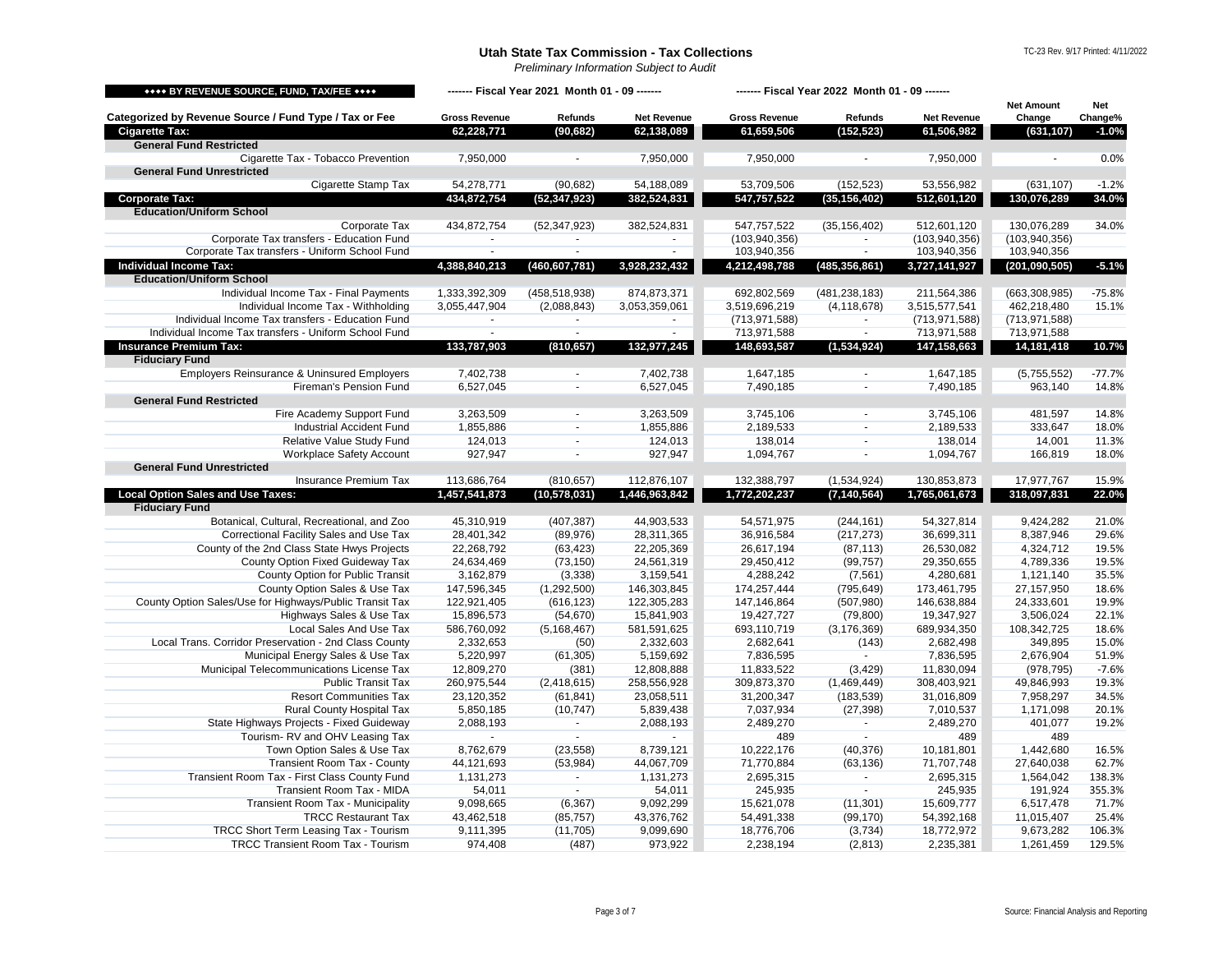<span id="page-3-5"></span><span id="page-3-4"></span><span id="page-3-3"></span><span id="page-3-2"></span><span id="page-3-1"></span><span id="page-3-0"></span>

| **** BY REVENUE SOURCE, FUND, TAX/FEE ****             | ------- Fiscal Year 2021 Month 01 - 09 ------- |                |                    | ------- Fiscal Year 2022 Month 01 - 09 ------- |                          |                    | <b>Net Amount</b> | Net     |
|--------------------------------------------------------|------------------------------------------------|----------------|--------------------|------------------------------------------------|--------------------------|--------------------|-------------------|---------|
| Categorized by Revenue Source / Fund Type / Tax or Fee | <b>Gross Revenue</b>                           | <b>Refunds</b> | <b>Net Revenue</b> | <b>Gross Revenue</b>                           | <b>Refunds</b>           | <b>Net Revenue</b> | Change            | Change% |
| <b>General Fund Restricted</b>                         |                                                |                |                    |                                                |                          |                    |                   |         |
| <b>Homeless Shelter Mitigation</b>                     | 3,449,602                                      |                | 3,449,602          | 4,018,880                                      |                          | 4,018,880          | 569,278           | 16.5%   |
| <b>Special Revenue</b>                                 |                                                |                |                    |                                                |                          |                    |                   |         |
| Qualified Emergency Food Agencies Fund                 | 285,939                                        |                | 285,939            | 285,939                                        |                          | 285,939            |                   | 0.0%    |
| State Imposed Mass Transit Tax                         | 4,232,600                                      | (74, 100)      | 4,158,499          | 4,874,934                                      | (20, 123)                | 4,854,810          | 696,311           | 16.7%   |
| <b>Transportation Fund</b>                             |                                                |                |                    |                                                |                          |                    |                   |         |
| State Highways Projects - 2nd Class County             | 89                                             | (100)          | (11)               | 307                                            | (292)                    | 15                 | 26                |         |
| State Highways Projects - Public Transit Tax           | 23,506,989                                     | $\sim$         | 23,506,989         | 28,219,220                                     | $\sim$                   | 28,219,220         | 4,712,231         | 20.0%   |
| <b>Local Transportation Corridor Preservation Fee:</b> | 15,745,186                                     | $\sim$         | 15,745,186         | 19,370,007                                     | н.                       | 19,370,007         | 3,624,821         | 23.0%   |
| <b>Fiduciary Fund</b>                                  |                                                |                |                    |                                                |                          |                    |                   |         |
| County of the 1st Class State Highways Projects        | 2,602,802                                      |                | 2,602,802          | 3,846,558                                      |                          | 3,846,558          | 1,243,756         | 47.8%   |
| Local Trans. Corridor Preservation - 1st Class City    | (4)                                            |                | (4)                | 2                                              |                          | 2                  | 6                 |         |
| Local Trans. Corridor Preservation - 1st Class County  |                                                |                |                    | 1,476,631                                      |                          | 1,476,631          | 1,476,631         |         |
| Local Transportation Corridor Preservation - MV        | 13,142,387                                     | $\sim$         | 13,142,387         | 14,046,816                                     | $\blacksquare$           | 14,046,816         | 904,429           | 6.9%    |
| <b>Mineral Production Withholding:</b>                 | 14,236,538                                     | (3,862,405)    | 10,374,133         | 31,313,195                                     | (1, 865)                 | 31,311,330         | 20,937,197        | 201.8%  |
| <b>Education/Uniform School</b>                        |                                                |                |                    |                                                |                          |                    |                   |         |
| Mineral Production Tax Withholding                     | 14,236,538                                     | (3,862,405)    | 10,374,133         | 31,313,195                                     | (1,865)                  | 31,311,330         | 20,937,197        | 201.8%  |
| <b>Mining Severance Tax:</b>                           | 8,287,864                                      | $\sim$         | 8,287,864          | 11,322,460                                     | $\sim 100$               | 11,322,460         | 3,034,596         | 36.6%   |
| <b>General Fund Restricted</b>                         |                                                |                |                    |                                                |                          |                    |                   |         |
| Div. Air Quality - Minerals                            |                                                |                |                    | 171,511                                        |                          | 171,511            | 171,511           |         |
| Div. Geological Survey Oil, Gas, & Mining - Minerals   |                                                |                |                    | 155,919                                        |                          | 155,919            | 155,919           |         |
| Div. Oil, Gas, & Mining - Minerals                     |                                                |                |                    | 717,228                                        |                          | 717,228            | 717,228           |         |
| Div. Water Quality - Minerals                          |                                                |                |                    | 24,947                                         |                          | 24,947             | 24,947            |         |
| <b>General Fund Unrestricted</b>                       |                                                |                |                    |                                                |                          |                    |                   |         |
| <b>Mining Severance Tax</b>                            | 7,509,699                                      |                | 7,509,699          | 8,202,651                                      |                          | 8,202,651          | 692,953           | 9.2%    |
| <b>Special Revenue</b>                                 |                                                |                |                    |                                                |                          |                    |                   |         |
| Mining Severance Tax Permanent State Trust Fund        | 778,165                                        |                | 778,165            | 2,050,203                                      |                          | 2,050,203          | 1,272,037         | 163.5%  |
| Motor Fuel Tax:                                        | 279,389,761                                    | (1, 157, 957)  | 278,231,804        | 296,914,037                                    | (784, 363)               | 296,129,674        | 17,897,871        | 6.4%    |
| <b>General Fund Restricted</b>                         |                                                |                |                    |                                                |                          |                    |                   |         |
| <b>Boat Fuel Tax</b>                                   | 3,304,790                                      |                | 3,304,790          | 3,105,243                                      |                          | 3,105,243          | (199, 547)        | $-6.0%$ |
| Off Highway Vehicle Fuel Tax                           | 1,728,202                                      |                |                    | 1,973,559                                      |                          |                    | 245,357           | 14.2%   |
| <b>Transportation Fund</b>                             |                                                |                | 1,728,202          |                                                |                          | 1,973,559          |                   |         |
| Motor Fuel Tax                                         | 274,356,769                                    | (1, 157, 957)  | 273,198,812        | 291,835,235                                    | (784, 363)               | 291,050,872        | 17,852,060        | 6.5%    |
| <b>Motor Vehicle Registration Fees:</b>                | 121,752,309                                    |                | 121,752,309        | 133,402,429                                    | $\sim$                   | 133,402,429        | 11,650,119        | 9.6%    |
| <b>General Fund Restricted</b>                         |                                                |                |                    |                                                |                          |                    |                   |         |
| <b>Boat Registration Fees</b>                          | 984,758                                        |                | 984,758            | 892,660                                        |                          | 892,660            | (92,098)          | $-9.4%$ |
| Motor Vehicle Safety Impact Restricted Account         | 2,064,896                                      |                | 2,064,896          | 2,193,674                                      |                          | 2,193,674          | 128,778           | 6.2%    |
| Off Highway Vehicle Registration Fees                  | 4,987,164                                      |                | 4,987,164          | 5,744,650                                      |                          | 5,744,650          | 757,486           | 15.2%   |
| <b>Snowmobile Registration Fees</b>                    | 307,757                                        |                |                    |                                                |                          | 339,977            |                   |         |
| <b>Proprietary Fund</b>                                |                                                |                | 307,757            | 339,977                                        |                          |                    | 32,220            | 10.5%   |
| Land Grant Management Fund Registration Fees           | 70,313                                         |                | 70,313             | 72,846                                         |                          |                    |                   | 3.6%    |
|                                                        |                                                |                |                    |                                                |                          | 72,846             | 2,533             |         |
| <b>Transportation Fund</b>                             |                                                |                |                    |                                                |                          |                    |                   |         |
| Motor Vehicle Registration Fees                        | 43,940,258                                     |                | 43,940,258         | 50,113,877                                     |                          | 50,113,877         | 6,173,618         | 14.1%   |
| Motorcycle Safety Fees - Dedicated Credit              | 254,070                                        | $\blacksquare$ | 254,070            | 286,652                                        | $\overline{\phantom{a}}$ | 286,652            | 32,582            | 12.8%   |
| MV Public Safety for Highway Patrol                    | 1,940,841                                      |                | 1,940,841          | 2,061,969                                      |                          | 2,061,969          | 121,128           | 6.2%    |
| <b>Transportation Investment Fund</b>                  |                                                |                |                    |                                                |                          |                    |                   |         |
| Transportation Inv. Fund - MV Registration Fees        | 67,202,252                                     |                | 67,202,252         | 71,696,124                                     |                          | 71,696,124         | 4,493,872         | 6.7%    |
| <b>Oil and Gas Conservation Fee:</b>                   | 1,618,593                                      | (14, 456)      | 1,604,138          | 4,097,237                                      | (14, 840)                | 4,082,396          | 2,478,259         | 154.5%  |
| <b>General Fund Restricted</b>                         |                                                |                |                    |                                                |                          |                    |                   |         |
| Oil & Gas Conservation Fee                             | 1,618,593                                      | (14, 456)      | 1,604,138          | 4,097,237                                      | (14, 840)                | 4,082,396          | 2,478,259         | 154.5%  |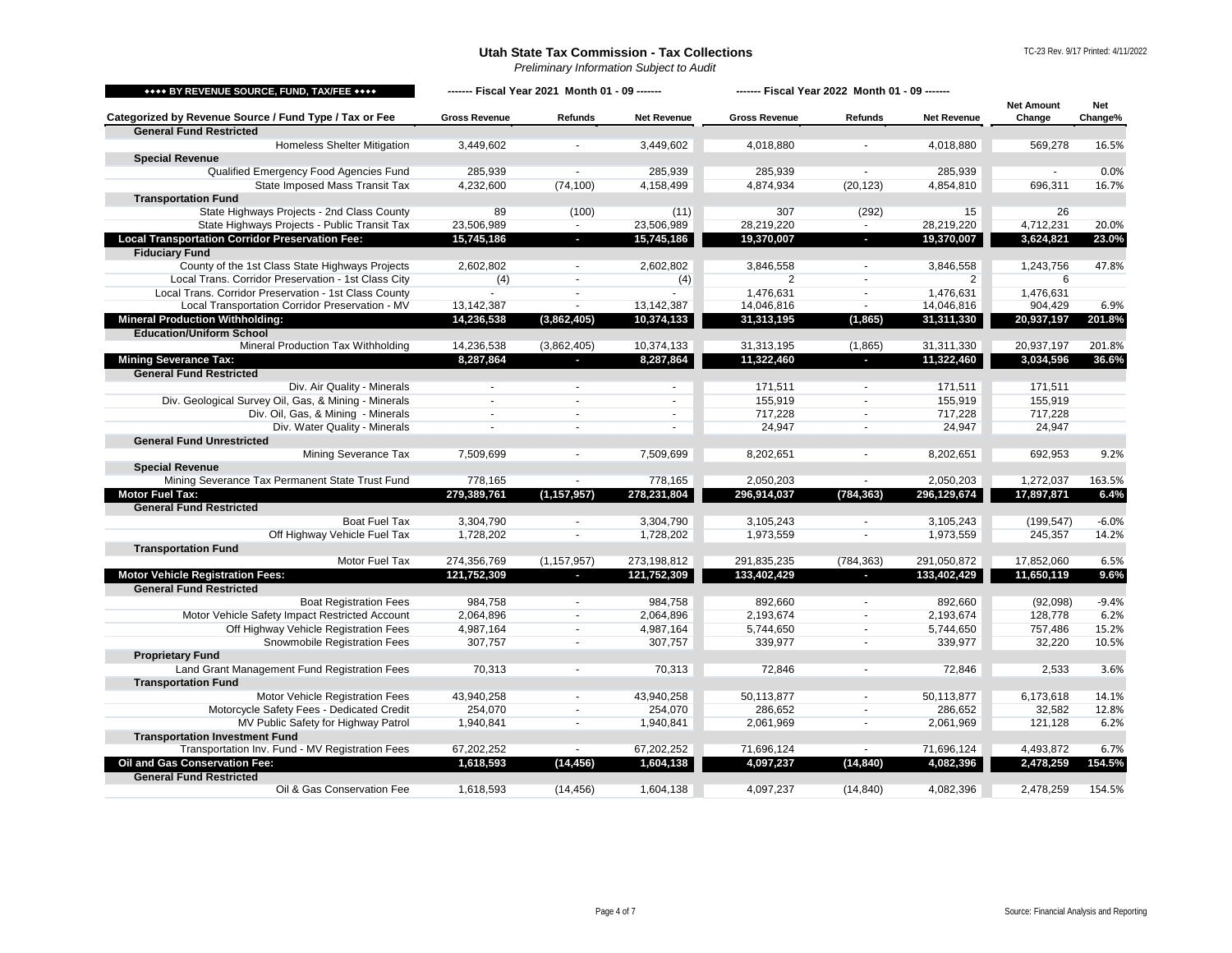<span id="page-4-1"></span><span id="page-4-0"></span>

| **** BY REVENUE SOURCE, FUND, TAX/FEE ****             | ------- Fiscal Year 2021 Month 01 - 09 ------- |                          |                    | ------- Fiscal Year 2022 Month 01 - 09 ------- |                          |                    |                             |                       |
|--------------------------------------------------------|------------------------------------------------|--------------------------|--------------------|------------------------------------------------|--------------------------|--------------------|-----------------------------|-----------------------|
| Categorized by Revenue Source / Fund Type / Tax or Fee | <b>Gross Revenue</b>                           | <b>Refunds</b>           | <b>Net Revenue</b> | <b>Gross Revenue</b>                           | <b>Refunds</b>           | <b>Net Revenue</b> | <b>Net Amount</b><br>Change | <b>Net</b><br>Change% |
| <b>Oil and Gas Severance Tax:</b>                      | 23,269,022                                     | (11, 315, 198)           | 11,953,825         | 55,412,488                                     | (3,830,923)              | 51,581,565         | 39,627,740                  | 331.5%                |
| <b>General Fund Restricted</b>                         |                                                |                          |                    |                                                |                          |                    |                             |                       |
| Div. Air Quality - Oil & Gas                           |                                                |                          | $\sim$             | 410,369                                        |                          | 410,369            | 410,369                     |                       |
| Div. Geological Survey Oil, Gas, & Mining - Oil & Gas  |                                                |                          |                    | 373,063                                        | $\sim$                   | 373,063            | 373,063                     |                       |
| Div. Oil, Gas, & Mining - Oil & Gas                    |                                                |                          | $\blacksquare$     | 2,686,052                                      | $\overline{\phantom{a}}$ | 2,686,052          | 2,686,052                   |                       |
| Div. Water Quality - Oil & Gas                         |                                                |                          |                    | 59,690                                         |                          | 59,690             | 59,690                      |                       |
| <b>General Fund Unrestricted</b>                       |                                                |                          |                    |                                                |                          |                    |                             |                       |
| Oil & Gas Severance Tax                                | 15,736,630                                     | (11, 315, 198)           | 4,421,433          | 37,946,836                                     | (3,830,923)              | 34,115,914         | 29,694,481                  | 671.6%                |
| <b>Special Revenue</b>                                 |                                                |                          |                    |                                                |                          |                    |                             |                       |
| Oil & Gas Severance Tax Permanent State Trust Fund     | 978,007                                        | $\sim$                   | 978,007            | 7,219,336                                      |                          | 7,219,336          | 6,241,329                   | 638.2%                |
| Revitalization Fund - Navajo                           | 1,125,000                                      |                          | 1,125,000          | 1,125,000                                      |                          | 1,125,000          |                             | 0.0%                  |
| Revitalization Fund - Uintah Basin                     | 5,429,385                                      | $\sim$                   | 5,429,385          | 5,592,143                                      | $\blacksquare$           | 5,592,143          | 162,758                     | 3.0%                  |
| <b>Other Motor Vehicle Taxes and Fees:</b>             | 230,019,746                                    | 56,382                   | 230,076,129        | 242,641,808                                    | 8,776                    | 242,650,585        | 12,574,456                  | 5.5%                  |
| <b>Clearing</b>                                        |                                                |                          |                    |                                                |                          |                    |                             |                       |
| Clearing - VADRS MV                                    | 1,626                                          | 56,382                   | 58,008             | 2,331                                          | 6,397                    | 8,728              | (49, 280)                   | $-85.0%$              |
| Clearing - VADRS MV Cashiering Payments                | 81                                             |                          | 81                 | 83                                             |                          | 83                 | 3                           | 3.1%                  |
| Clearing - VADRS MV IRP                                |                                                | $\sim$                   |                    |                                                | 2,379                    | 2,379              | 2,379                       |                       |
| Clearing - VADRS MV Media                              | 78                                             |                          | 78                 | 13,941                                         |                          | 13,941             | 13,863                      |                       |
| <b>Education/Uniform School</b>                        |                                                |                          |                    |                                                |                          |                    |                             |                       |
| <b>Driver Education Fees - Dedicated Credits</b>       | 5,160,434                                      |                          | 5,160,434          | 5,274,214                                      | $\blacksquare$           | 5,274,214          | 113,779                     | 2.2%                  |
| <b>Fiduciary Fund</b>                                  |                                                |                          |                    |                                                |                          |                    |                             |                       |
| <b>Collegiate License Plate Fees</b>                   | 797,384                                        |                          | 797,384            | 840,112                                        |                          | 840,112            | 42,729                      | 5.4%                  |
| Motor Vehicle Blindness Prevention Checkoff            | 25,771                                         |                          | 25,771             | 34,515                                         |                          | 34,515             | 8,744                       | 33.9%                 |
| <b>MV County Collections</b>                           | 156,526,096                                    |                          | 156,526,096        | 166,710,830                                    | $\blacksquare$           | 166,710,830        | 10,184,733                  | 6.5%                  |
| Other License Plate and Contributions                  | 96,174                                         |                          | 96,174             | 97,033                                         |                          | 97,033             | 859                         | 0.9%                  |
| <b>Tax Commission Suspense</b>                         | 15,589,714                                     |                          | 15,589,714         | 19,362,649                                     |                          | 19,362,649         | 3,772,936                   | 24.2%                 |
| <b>General Fund Restricted</b>                         |                                                |                          |                    |                                                |                          |                    |                             |                       |
| <b>Aquatic Invasive Species</b>                        | 515,848                                        |                          | 515,848            | 339,340                                        |                          | 339,340            | (176, 508)                  | $-34.2%$              |
| <b>Electronic Payments Fee</b>                         | 5,236,446                                      |                          | 5,236,446          | 6,181,881                                      | $\sim$                   | 6,181,881          | 945,436                     | 18.1%                 |
| MV Automobile 45-Day Permits                           | 4,197,974                                      | $\overline{\phantom{a}}$ | 4,197,974          | 3,945,801                                      | $\blacksquare$           | 3,945,801          | (252, 173)                  | $-6.0%$               |
| MV Contrib - Emergency Medical Services System         |                                                | $\overline{\phantom{a}}$ |                    | 11,429                                         | $\blacksquare$           | 11,429             | 11,429                      |                       |
| MV Contrib - Special Group License Plates              | 508,507                                        |                          | 508,507            | 566,908                                        |                          | 566,908            | 58,401                      | 11.5%                 |
| MV Contrib - Voluntary Checkoffs                       | 39,613                                         |                          | 39,613             | 41,110                                         |                          | 41,110             | 1,497                       | 3.8%                  |
| Other License Plate and Contributions                  | 244,133                                        |                          | 244,133            | 284,300                                        |                          | 284,300            | 40,167                      | 16.5%                 |
| <b>General Fund Unrestricted</b>                       |                                                |                          |                    |                                                |                          |                    |                             |                       |
| <b>County Property Tax Transaction Fees</b>            | (6, 407)                                       | $\sim$                   | (6, 407)           | (9, 566)                                       | $\sim$                   | (9, 566)           | (3, 159)                    | 49.3%                 |
| <b>DUI Impound Fees</b>                                | 1,295,579                                      |                          | 1,295,579          | 1,326,561                                      |                          | 1,326,561          | 30,982                      | 2.4%                  |
| Misc. Dedicated Credits - Other Agencies               | 504,473                                        |                          | 504,473            | 460,015                                        |                          | 460,015            | (44, 459)                   | $-8.8%$               |
| Misc. Dedicated Credits - Tax Comm.                    | 2,337,702                                      | $\overline{\phantom{a}}$ | 2,337,702          | 2,542,490                                      | $\overline{\phantom{a}}$ | 2,542,490          | 204,789                     | 8.8%                  |
| MV Contrib - Search and Rescue Program                 |                                                |                          |                    | 11,429                                         |                          | 11,429             | 11,429                      |                       |
| MV Regist/Plate Fees - Plate, Admin Fee                | 3,666,081                                      | $\sim$                   | 3,666,081          | 3,520,507                                      | $\overline{\phantom{a}}$ | 3,520,507          | (145, 574)                  | $-4.0%$               |
| <b>MVED Business Regulation Fees</b>                   | 1,244,743                                      |                          | 1,244,743          | 1,175,360                                      | $\blacksquare$           | 1,175,360          | (69, 384)                   | $-5.6%$               |
| Other License Plate and Contributions                  | 429                                            | $\overline{\phantom{a}}$ | 429                | 507                                            | $\blacksquare$           | 507                | 78                          | 18.2%                 |
| Search and Rescue - Dedicated Credits                  | 370,803                                        | $\overline{\phantom{a}}$ | 370,803            | 93,680                                         | $\overline{\phantom{a}}$ | 93,680             | (277, 123)                  | $-74.7%$              |
| <b>Special Revenue</b>                                 |                                                |                          |                    |                                                |                          |                    |                             |                       |
| Traumatic Head and Spinal Cord Injury Rehab            | 290,319                                        |                          | 290,319            | 313,978                                        |                          | 313,978            | 23,659                      | 8.1%                  |
| <b>Transportation Fund</b>                             |                                                |                          |                    |                                                |                          |                    |                             |                       |
| <b>DUI Impound Fees</b>                                | 934,124                                        |                          | 934,124            | 956,043                                        |                          | 956,043            | 21,919                      | 2.3%                  |
| Motor Carrier Fee                                      | 2,486,689                                      |                          | 2,486,689          | 2,514,814                                      |                          | 2,514,814          | 28,125                      | 1.1%                  |
| Motor Vehicle Control Fees                             | 5,104,174                                      |                          | 5,104,174          | 5,138,745                                      | $\overline{\phantom{a}}$ | 5,138,745          | 34,571                      | 0.7%                  |
| Proportional Registration - Highway Use Tax            | 6,336,498                                      | $\overline{\phantom{a}}$ | 6,336,498          | 5,041,779                                      |                          | 5,041,779          | (1, 294, 719)               | $-20.4%$              |
| <b>Proportional Registration Fees</b>                  | 13,772,089                                     |                          | 13,772,089         | 12,877,880                                     | $\blacksquare$           | 12,877,880         | (894, 209)                  | $-6.5%$               |
| <b>Temporary Permits</b>                               |                                                | $\overline{\phantom{a}}$ |                    | 189,180                                        |                          | 189,180            |                             | 16.5%                 |
| <b>Uninsured Motorist Fees</b>                         | 162,435                                        |                          | 162,435            |                                                | $\overline{\phantom{a}}$ |                    | 26,745                      |                       |
|                                                        | 2,580,138                                      | $\sim$                   | 2,580,138          | 2,781,932                                      | $\sim$                   | 2,781,932          | 201,794                     | 7.8%                  |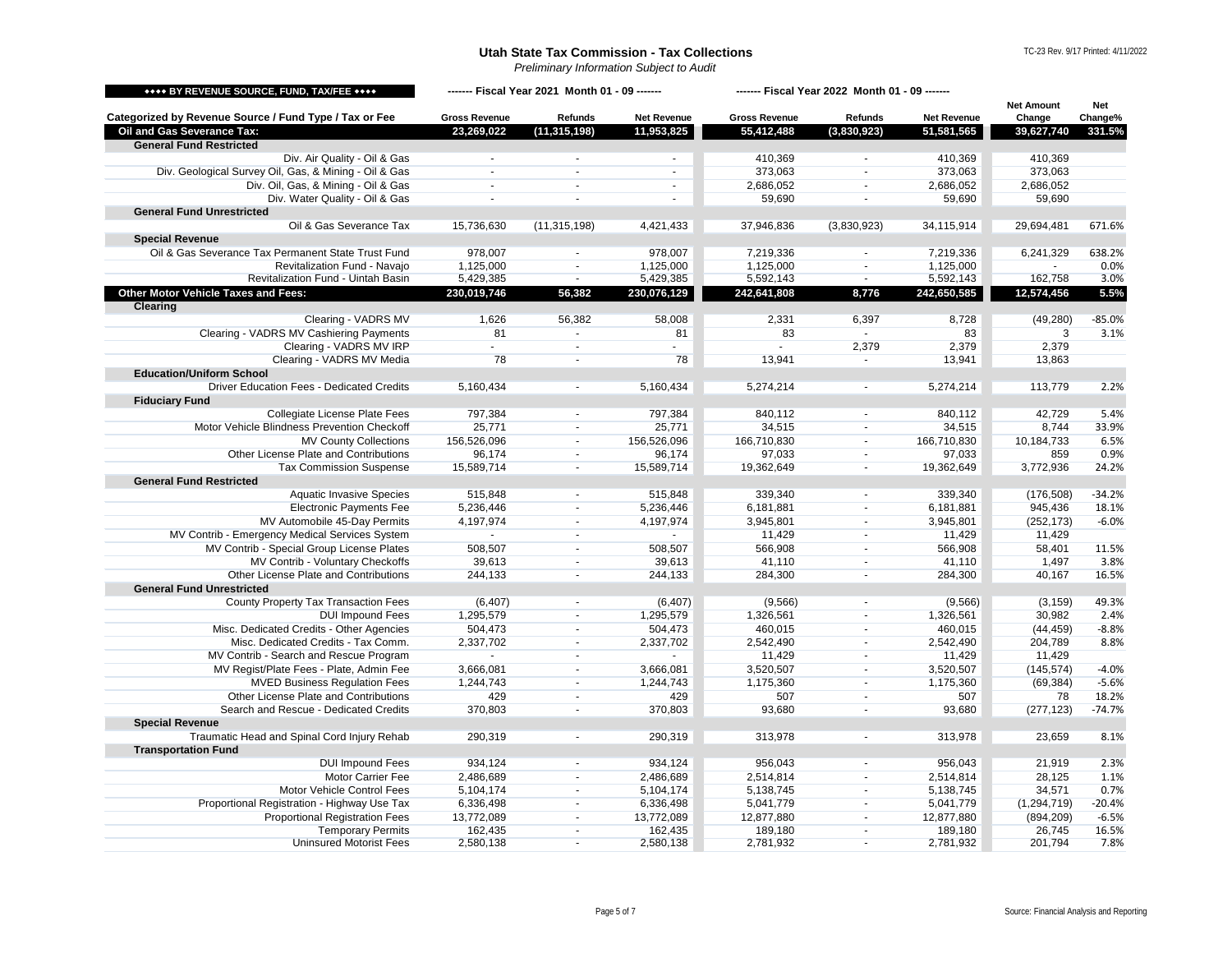<span id="page-5-1"></span><span id="page-5-0"></span>

| Categorized by Revenue Source / Fund Type / Tax or Fee<br><b>Gross Revenue</b><br><b>Refunds</b><br><b>Net Revenue</b><br><b>Gross Revenue</b><br><b>Net Revenue</b><br>Change<br>Change%<br><b>Refunds</b><br><b>Other Taxes and Fees:</b><br>(5, 362, 853)<br>43,662,868<br>(3,848,721)<br>49,025,721<br>69,752,458<br>65,903,737<br>22,240,868<br>50.9%<br><b>Clearing</b><br>Clearing - GenTax ACH<br>856,388<br>2,713,986<br>216.9%<br>856,388<br>2,713,986<br>1,857,599<br>$\blacksquare$<br>Clearing - GenTax Fuels<br>1,224<br>123.0%<br>1,049,678<br>1,048,494<br>2,337,260<br>2,338,484<br>1,289,991<br>(1, 185)<br>Clearing - GenTax Media<br>3,814<br>23,568<br>23,568<br>19,755<br>518.0%<br>3,814<br>Clearing - GenTax Misc.<br>$-61.3%$<br>120,381<br>406<br>120,788<br>46,753<br>46,753<br>(74, 034)<br>$\mathbf 0$<br>Clearing - Insurance Premium<br>$-100.0%$<br>(6,087)<br>17,428<br>11,341<br>(0)<br>(0)<br>(11, 341)<br>0<br>Clearing - MV Regist. Prepayments<br>32<br>32<br>(809)<br>(777)<br>(777)<br><b>Education/Uniform School</b><br>IIT Contributions - Invest More for Education<br>6<br>$-83.3%$<br>6<br>(5)<br>$\sim$<br>State Transient Room Tax - Hospitality Tourism<br>191,039<br>191,039<br>329,298<br>329,298<br>138,259<br>72.4%<br><b>Fiduciary Fund</b><br>Car & Bus Tax<br>8,186,936<br>9,059,518<br>9,059,518<br>10.7%<br>8,186,936<br>872,582<br><b>Environmental Assurance Fee</b><br>5,521,354<br>(276, 821)<br>5,244,533<br>6,960,153<br>(182, 473)<br>6,777,680<br>1,533,146<br>29.2%<br>0.8%<br>Inc. Tax Contributions - Education<br>28,382<br>28,382<br>28,618<br>28,618<br>236<br>Inc. Tax Contributions - Election Campaign<br>83,544<br>$-20.2%$<br>83,544<br>66,650<br>66,650<br>(16, 894)<br><b>Tax Cash Bonds</b><br>$-54.5%$<br>49,500<br>49,500<br>22,500<br>22,500<br>(27,000)<br><b>General Fund Restricted</b><br>Admin. Allowance Service Charge - Sales Tax & Misc<br>9,539,777<br>9,539,777<br>11,647,691<br>11,647,691<br>2,107,914<br>22.1%<br>$\blacksquare$<br>$-4.8%$<br><b>Commerce Charges</b><br>318,975<br>334,990<br>334,990<br>318,975<br>(16, 015)<br>$\sim$<br><b>Court Complex Fees</b><br>$-3.5%$<br>3,075,366<br>3,185,311<br>3,185,311<br>3,075,366<br>(109, 945)<br>$\blacksquare$<br>$\overline{\phantom{a}}$<br>E-Cigarette Substance & Nicotine Product Tax<br>4,259,136<br>11,284,197<br>2,142<br>11,286,340<br>165.0%<br>4,259,136<br>7,027,204<br>Income Tax Contrib. - Homeless, Children's Organ, Etc.<br>81,423<br>81,423<br>61,592<br>61,592<br>(19, 830)<br>$-24.4%$<br>Lubricating Oil Fee - Used Oil<br>444,298<br>444,298<br>411,753<br>$-7.3%$<br>411,753<br>(32, 545)<br><b>General Fund Unrestricted</b><br>Cigarette/eCig Licenses & Fees<br>103.2%<br>310<br>310<br>630<br>630<br>320<br><b>County Property Tax Transaction Fees</b><br>$-1.4%$<br>2,198,994<br>2,198,994<br>2,168,407<br>2,168,407<br>(30, 587)<br>$-4.8%$<br><b>Court Fees</b><br>1,956,239<br>1,956,239<br>1,862,846<br>1,862,846<br>(93, 393)<br>Farm Tool Tax Credit<br>24,260<br>$-51.9%$<br>(46, 755)<br>(46, 755)<br>(22, 495)<br>(22, 495)<br>$\sim$<br><b>Federal Revenues &amp; Grants</b><br>252,320<br>312,462<br>60,141<br>23.8%<br>252,320<br>312,462<br>Misc. Dedicated Credits - Electronic Convenience Fees<br>995,998<br>995,998<br>1,008,631<br>12,633<br>1.3%<br>1,008,631<br>129,470<br>129,470<br>187,943<br>187,943<br>58,473<br>45.2%<br>Misc. Dedicated Credits - MV Sale of Info<br>Misc. Dedicated Credits - Tax Comm.<br>2,132<br>24,417<br>24,417<br>26,549<br>26,549<br>8.7%<br>Other Misc.<br>3,834<br>3,834<br>149,939<br>149,939<br>146,105<br>Property Tax Relief Credits - Circuit Breaker<br>(5,052,162)<br>(5,052,162)<br>(3,642,566)<br>1,409,597<br>(3,642,566)<br>$-27.9%$<br>$\sim$<br><b>Special Revenue</b><br><b>Clean Air Fund Contributions</b><br>29,672<br>29,672<br>28,364<br>28,364<br>$-4.4%$<br>(1,309)<br>Misc. Special Revenues<br>(2,022)<br>(2,022)<br>17,849<br>17,849<br>19,870<br><b>Private Organ Donation Contributions</b><br>35,218<br>35,218<br>45,980<br>45,980<br>10,763<br>30.6%<br>State Transient Room Tax - Outdoor Recreation Infrastructure<br>3,190,399<br>2,128,229<br>66.7%<br>3,194,163<br>(3,764)<br>5,323,181<br>(4, 554)<br>5,318,628<br><b>Suicide Prevention</b><br>28,233<br>(6, 792)<br>28,233<br>21,441<br>21,441<br>$-24.1%$<br>Waste Tire Recycling Fees<br>9.7%<br>2,846,497<br>2,846,497<br>3,123,187<br>3,123,187<br>276,690<br><b>Transportation Fund</b><br>Motor Vehicle Rental Tax<br>3,402,476<br>7,087,946<br>7,087,946<br>3,402,476<br>3,685,470<br>108.3%<br>1.1%<br><b>Special Fuel Tax:</b><br>(11, 673, 700)<br>121,659,102<br>131,115,523<br>123,047,491<br>133,332,802<br>(8,068,031)<br>1,388,389<br><b>Transportation Fund</b><br>Special Fuel Tax<br>130,097,880<br>132,416,525<br>(11,603,379)<br>120,813,147<br>(7,998,277)<br>122,099,603<br>1,286,457<br>1.1%<br>Special Fuel Tax - CNG / LNG<br>916,277<br>1,017,643<br>947,888<br>12.0%<br>(70, 321)<br>845,956<br>(69, 755)<br>101,932 | **** BY REVENUE SOURCE, FUND, TAX/FEE **** | ------- Fiscal Year 2021 Month 01 - 09 ------- |  |  | ------- Fiscal Year 2022 Month 01 - 09 ------- |  |  | <b>Net Amount</b> | <b>Net</b> |
|--------------------------------------------------------------------------------------------------------------------------------------------------------------------------------------------------------------------------------------------------------------------------------------------------------------------------------------------------------------------------------------------------------------------------------------------------------------------------------------------------------------------------------------------------------------------------------------------------------------------------------------------------------------------------------------------------------------------------------------------------------------------------------------------------------------------------------------------------------------------------------------------------------------------------------------------------------------------------------------------------------------------------------------------------------------------------------------------------------------------------------------------------------------------------------------------------------------------------------------------------------------------------------------------------------------------------------------------------------------------------------------------------------------------------------------------------------------------------------------------------------------------------------------------------------------------------------------------------------------------------------------------------------------------------------------------------------------------------------------------------------------------------------------------------------------------------------------------------------------------------------------------------------------------------------------------------------------------------------------------------------------------------------------------------------------------------------------------------------------------------------------------------------------------------------------------------------------------------------------------------------------------------------------------------------------------------------------------------------------------------------------------------------------------------------------------------------------------------------------------------------------------------------------------------------------------------------------------------------------------------------------------------------------------------------------------------------------------------------------------------------------------------------------------------------------------------------------------------------------------------------------------------------------------------------------------------------------------------------------------------------------------------------------------------------------------------------------------------------------------------------------------------------------------------------------------------------------------------------------------------------------------------------------------------------------------------------------------------------------------------------------------------------------------------------------------------------------------------------------------------------------------------------------------------------------------------------------------------------------------------------------------------------------------------------------------------------------------------------------------------------------------------------------------------------------------------------------------------------------------------------------------------------------------------------------------------------------------------------------------------------------------------------------------------------------------------------------------------------------------------------------------------------------------------------------------------------------------------------------------------------------------------------------------------------------------------------------------------------------------------------------------------------------------------------------------------------------------------------------------------------------------------------------------------------------------------------------------------------------------------------------------------------------------------------------------------------------------------------------------------------------------------------------------------------------------------------------------------------------------------------------------------------------------------------------------------------------------------------------------------------------------------------------------------------------------------------|--------------------------------------------|------------------------------------------------|--|--|------------------------------------------------|--|--|-------------------|------------|
|                                                                                                                                                                                                                                                                                                                                                                                                                                                                                                                                                                                                                                                                                                                                                                                                                                                                                                                                                                                                                                                                                                                                                                                                                                                                                                                                                                                                                                                                                                                                                                                                                                                                                                                                                                                                                                                                                                                                                                                                                                                                                                                                                                                                                                                                                                                                                                                                                                                                                                                                                                                                                                                                                                                                                                                                                                                                                                                                                                                                                                                                                                                                                                                                                                                                                                                                                                                                                                                                                                                                                                                                                                                                                                                                                                                                                                                                                                                                                                                                                                                                                                                                                                                                                                                                                                                                                                                                                                                                                                                                                                                                                                                                                                                                                                                                                                                                                                                                                                                                                                                                                |                                            |                                                |  |  |                                                |  |  |                   |            |
|                                                                                                                                                                                                                                                                                                                                                                                                                                                                                                                                                                                                                                                                                                                                                                                                                                                                                                                                                                                                                                                                                                                                                                                                                                                                                                                                                                                                                                                                                                                                                                                                                                                                                                                                                                                                                                                                                                                                                                                                                                                                                                                                                                                                                                                                                                                                                                                                                                                                                                                                                                                                                                                                                                                                                                                                                                                                                                                                                                                                                                                                                                                                                                                                                                                                                                                                                                                                                                                                                                                                                                                                                                                                                                                                                                                                                                                                                                                                                                                                                                                                                                                                                                                                                                                                                                                                                                                                                                                                                                                                                                                                                                                                                                                                                                                                                                                                                                                                                                                                                                                                                |                                            |                                                |  |  |                                                |  |  |                   |            |
|                                                                                                                                                                                                                                                                                                                                                                                                                                                                                                                                                                                                                                                                                                                                                                                                                                                                                                                                                                                                                                                                                                                                                                                                                                                                                                                                                                                                                                                                                                                                                                                                                                                                                                                                                                                                                                                                                                                                                                                                                                                                                                                                                                                                                                                                                                                                                                                                                                                                                                                                                                                                                                                                                                                                                                                                                                                                                                                                                                                                                                                                                                                                                                                                                                                                                                                                                                                                                                                                                                                                                                                                                                                                                                                                                                                                                                                                                                                                                                                                                                                                                                                                                                                                                                                                                                                                                                                                                                                                                                                                                                                                                                                                                                                                                                                                                                                                                                                                                                                                                                                                                |                                            |                                                |  |  |                                                |  |  |                   |            |
|                                                                                                                                                                                                                                                                                                                                                                                                                                                                                                                                                                                                                                                                                                                                                                                                                                                                                                                                                                                                                                                                                                                                                                                                                                                                                                                                                                                                                                                                                                                                                                                                                                                                                                                                                                                                                                                                                                                                                                                                                                                                                                                                                                                                                                                                                                                                                                                                                                                                                                                                                                                                                                                                                                                                                                                                                                                                                                                                                                                                                                                                                                                                                                                                                                                                                                                                                                                                                                                                                                                                                                                                                                                                                                                                                                                                                                                                                                                                                                                                                                                                                                                                                                                                                                                                                                                                                                                                                                                                                                                                                                                                                                                                                                                                                                                                                                                                                                                                                                                                                                                                                |                                            |                                                |  |  |                                                |  |  |                   |            |
|                                                                                                                                                                                                                                                                                                                                                                                                                                                                                                                                                                                                                                                                                                                                                                                                                                                                                                                                                                                                                                                                                                                                                                                                                                                                                                                                                                                                                                                                                                                                                                                                                                                                                                                                                                                                                                                                                                                                                                                                                                                                                                                                                                                                                                                                                                                                                                                                                                                                                                                                                                                                                                                                                                                                                                                                                                                                                                                                                                                                                                                                                                                                                                                                                                                                                                                                                                                                                                                                                                                                                                                                                                                                                                                                                                                                                                                                                                                                                                                                                                                                                                                                                                                                                                                                                                                                                                                                                                                                                                                                                                                                                                                                                                                                                                                                                                                                                                                                                                                                                                                                                |                                            |                                                |  |  |                                                |  |  |                   |            |
|                                                                                                                                                                                                                                                                                                                                                                                                                                                                                                                                                                                                                                                                                                                                                                                                                                                                                                                                                                                                                                                                                                                                                                                                                                                                                                                                                                                                                                                                                                                                                                                                                                                                                                                                                                                                                                                                                                                                                                                                                                                                                                                                                                                                                                                                                                                                                                                                                                                                                                                                                                                                                                                                                                                                                                                                                                                                                                                                                                                                                                                                                                                                                                                                                                                                                                                                                                                                                                                                                                                                                                                                                                                                                                                                                                                                                                                                                                                                                                                                                                                                                                                                                                                                                                                                                                                                                                                                                                                                                                                                                                                                                                                                                                                                                                                                                                                                                                                                                                                                                                                                                |                                            |                                                |  |  |                                                |  |  |                   |            |
|                                                                                                                                                                                                                                                                                                                                                                                                                                                                                                                                                                                                                                                                                                                                                                                                                                                                                                                                                                                                                                                                                                                                                                                                                                                                                                                                                                                                                                                                                                                                                                                                                                                                                                                                                                                                                                                                                                                                                                                                                                                                                                                                                                                                                                                                                                                                                                                                                                                                                                                                                                                                                                                                                                                                                                                                                                                                                                                                                                                                                                                                                                                                                                                                                                                                                                                                                                                                                                                                                                                                                                                                                                                                                                                                                                                                                                                                                                                                                                                                                                                                                                                                                                                                                                                                                                                                                                                                                                                                                                                                                                                                                                                                                                                                                                                                                                                                                                                                                                                                                                                                                |                                            |                                                |  |  |                                                |  |  |                   |            |
|                                                                                                                                                                                                                                                                                                                                                                                                                                                                                                                                                                                                                                                                                                                                                                                                                                                                                                                                                                                                                                                                                                                                                                                                                                                                                                                                                                                                                                                                                                                                                                                                                                                                                                                                                                                                                                                                                                                                                                                                                                                                                                                                                                                                                                                                                                                                                                                                                                                                                                                                                                                                                                                                                                                                                                                                                                                                                                                                                                                                                                                                                                                                                                                                                                                                                                                                                                                                                                                                                                                                                                                                                                                                                                                                                                                                                                                                                                                                                                                                                                                                                                                                                                                                                                                                                                                                                                                                                                                                                                                                                                                                                                                                                                                                                                                                                                                                                                                                                                                                                                                                                |                                            |                                                |  |  |                                                |  |  |                   |            |
|                                                                                                                                                                                                                                                                                                                                                                                                                                                                                                                                                                                                                                                                                                                                                                                                                                                                                                                                                                                                                                                                                                                                                                                                                                                                                                                                                                                                                                                                                                                                                                                                                                                                                                                                                                                                                                                                                                                                                                                                                                                                                                                                                                                                                                                                                                                                                                                                                                                                                                                                                                                                                                                                                                                                                                                                                                                                                                                                                                                                                                                                                                                                                                                                                                                                                                                                                                                                                                                                                                                                                                                                                                                                                                                                                                                                                                                                                                                                                                                                                                                                                                                                                                                                                                                                                                                                                                                                                                                                                                                                                                                                                                                                                                                                                                                                                                                                                                                                                                                                                                                                                |                                            |                                                |  |  |                                                |  |  |                   |            |
|                                                                                                                                                                                                                                                                                                                                                                                                                                                                                                                                                                                                                                                                                                                                                                                                                                                                                                                                                                                                                                                                                                                                                                                                                                                                                                                                                                                                                                                                                                                                                                                                                                                                                                                                                                                                                                                                                                                                                                                                                                                                                                                                                                                                                                                                                                                                                                                                                                                                                                                                                                                                                                                                                                                                                                                                                                                                                                                                                                                                                                                                                                                                                                                                                                                                                                                                                                                                                                                                                                                                                                                                                                                                                                                                                                                                                                                                                                                                                                                                                                                                                                                                                                                                                                                                                                                                                                                                                                                                                                                                                                                                                                                                                                                                                                                                                                                                                                                                                                                                                                                                                |                                            |                                                |  |  |                                                |  |  |                   |            |
|                                                                                                                                                                                                                                                                                                                                                                                                                                                                                                                                                                                                                                                                                                                                                                                                                                                                                                                                                                                                                                                                                                                                                                                                                                                                                                                                                                                                                                                                                                                                                                                                                                                                                                                                                                                                                                                                                                                                                                                                                                                                                                                                                                                                                                                                                                                                                                                                                                                                                                                                                                                                                                                                                                                                                                                                                                                                                                                                                                                                                                                                                                                                                                                                                                                                                                                                                                                                                                                                                                                                                                                                                                                                                                                                                                                                                                                                                                                                                                                                                                                                                                                                                                                                                                                                                                                                                                                                                                                                                                                                                                                                                                                                                                                                                                                                                                                                                                                                                                                                                                                                                |                                            |                                                |  |  |                                                |  |  |                   |            |
|                                                                                                                                                                                                                                                                                                                                                                                                                                                                                                                                                                                                                                                                                                                                                                                                                                                                                                                                                                                                                                                                                                                                                                                                                                                                                                                                                                                                                                                                                                                                                                                                                                                                                                                                                                                                                                                                                                                                                                                                                                                                                                                                                                                                                                                                                                                                                                                                                                                                                                                                                                                                                                                                                                                                                                                                                                                                                                                                                                                                                                                                                                                                                                                                                                                                                                                                                                                                                                                                                                                                                                                                                                                                                                                                                                                                                                                                                                                                                                                                                                                                                                                                                                                                                                                                                                                                                                                                                                                                                                                                                                                                                                                                                                                                                                                                                                                                                                                                                                                                                                                                                |                                            |                                                |  |  |                                                |  |  |                   |            |
|                                                                                                                                                                                                                                                                                                                                                                                                                                                                                                                                                                                                                                                                                                                                                                                                                                                                                                                                                                                                                                                                                                                                                                                                                                                                                                                                                                                                                                                                                                                                                                                                                                                                                                                                                                                                                                                                                                                                                                                                                                                                                                                                                                                                                                                                                                                                                                                                                                                                                                                                                                                                                                                                                                                                                                                                                                                                                                                                                                                                                                                                                                                                                                                                                                                                                                                                                                                                                                                                                                                                                                                                                                                                                                                                                                                                                                                                                                                                                                                                                                                                                                                                                                                                                                                                                                                                                                                                                                                                                                                                                                                                                                                                                                                                                                                                                                                                                                                                                                                                                                                                                |                                            |                                                |  |  |                                                |  |  |                   |            |
|                                                                                                                                                                                                                                                                                                                                                                                                                                                                                                                                                                                                                                                                                                                                                                                                                                                                                                                                                                                                                                                                                                                                                                                                                                                                                                                                                                                                                                                                                                                                                                                                                                                                                                                                                                                                                                                                                                                                                                                                                                                                                                                                                                                                                                                                                                                                                                                                                                                                                                                                                                                                                                                                                                                                                                                                                                                                                                                                                                                                                                                                                                                                                                                                                                                                                                                                                                                                                                                                                                                                                                                                                                                                                                                                                                                                                                                                                                                                                                                                                                                                                                                                                                                                                                                                                                                                                                                                                                                                                                                                                                                                                                                                                                                                                                                                                                                                                                                                                                                                                                                                                |                                            |                                                |  |  |                                                |  |  |                   |            |
|                                                                                                                                                                                                                                                                                                                                                                                                                                                                                                                                                                                                                                                                                                                                                                                                                                                                                                                                                                                                                                                                                                                                                                                                                                                                                                                                                                                                                                                                                                                                                                                                                                                                                                                                                                                                                                                                                                                                                                                                                                                                                                                                                                                                                                                                                                                                                                                                                                                                                                                                                                                                                                                                                                                                                                                                                                                                                                                                                                                                                                                                                                                                                                                                                                                                                                                                                                                                                                                                                                                                                                                                                                                                                                                                                                                                                                                                                                                                                                                                                                                                                                                                                                                                                                                                                                                                                                                                                                                                                                                                                                                                                                                                                                                                                                                                                                                                                                                                                                                                                                                                                |                                            |                                                |  |  |                                                |  |  |                   |            |
|                                                                                                                                                                                                                                                                                                                                                                                                                                                                                                                                                                                                                                                                                                                                                                                                                                                                                                                                                                                                                                                                                                                                                                                                                                                                                                                                                                                                                                                                                                                                                                                                                                                                                                                                                                                                                                                                                                                                                                                                                                                                                                                                                                                                                                                                                                                                                                                                                                                                                                                                                                                                                                                                                                                                                                                                                                                                                                                                                                                                                                                                                                                                                                                                                                                                                                                                                                                                                                                                                                                                                                                                                                                                                                                                                                                                                                                                                                                                                                                                                                                                                                                                                                                                                                                                                                                                                                                                                                                                                                                                                                                                                                                                                                                                                                                                                                                                                                                                                                                                                                                                                |                                            |                                                |  |  |                                                |  |  |                   |            |
|                                                                                                                                                                                                                                                                                                                                                                                                                                                                                                                                                                                                                                                                                                                                                                                                                                                                                                                                                                                                                                                                                                                                                                                                                                                                                                                                                                                                                                                                                                                                                                                                                                                                                                                                                                                                                                                                                                                                                                                                                                                                                                                                                                                                                                                                                                                                                                                                                                                                                                                                                                                                                                                                                                                                                                                                                                                                                                                                                                                                                                                                                                                                                                                                                                                                                                                                                                                                                                                                                                                                                                                                                                                                                                                                                                                                                                                                                                                                                                                                                                                                                                                                                                                                                                                                                                                                                                                                                                                                                                                                                                                                                                                                                                                                                                                                                                                                                                                                                                                                                                                                                |                                            |                                                |  |  |                                                |  |  |                   |            |
|                                                                                                                                                                                                                                                                                                                                                                                                                                                                                                                                                                                                                                                                                                                                                                                                                                                                                                                                                                                                                                                                                                                                                                                                                                                                                                                                                                                                                                                                                                                                                                                                                                                                                                                                                                                                                                                                                                                                                                                                                                                                                                                                                                                                                                                                                                                                                                                                                                                                                                                                                                                                                                                                                                                                                                                                                                                                                                                                                                                                                                                                                                                                                                                                                                                                                                                                                                                                                                                                                                                                                                                                                                                                                                                                                                                                                                                                                                                                                                                                                                                                                                                                                                                                                                                                                                                                                                                                                                                                                                                                                                                                                                                                                                                                                                                                                                                                                                                                                                                                                                                                                |                                            |                                                |  |  |                                                |  |  |                   |            |
|                                                                                                                                                                                                                                                                                                                                                                                                                                                                                                                                                                                                                                                                                                                                                                                                                                                                                                                                                                                                                                                                                                                                                                                                                                                                                                                                                                                                                                                                                                                                                                                                                                                                                                                                                                                                                                                                                                                                                                                                                                                                                                                                                                                                                                                                                                                                                                                                                                                                                                                                                                                                                                                                                                                                                                                                                                                                                                                                                                                                                                                                                                                                                                                                                                                                                                                                                                                                                                                                                                                                                                                                                                                                                                                                                                                                                                                                                                                                                                                                                                                                                                                                                                                                                                                                                                                                                                                                                                                                                                                                                                                                                                                                                                                                                                                                                                                                                                                                                                                                                                                                                |                                            |                                                |  |  |                                                |  |  |                   |            |
|                                                                                                                                                                                                                                                                                                                                                                                                                                                                                                                                                                                                                                                                                                                                                                                                                                                                                                                                                                                                                                                                                                                                                                                                                                                                                                                                                                                                                                                                                                                                                                                                                                                                                                                                                                                                                                                                                                                                                                                                                                                                                                                                                                                                                                                                                                                                                                                                                                                                                                                                                                                                                                                                                                                                                                                                                                                                                                                                                                                                                                                                                                                                                                                                                                                                                                                                                                                                                                                                                                                                                                                                                                                                                                                                                                                                                                                                                                                                                                                                                                                                                                                                                                                                                                                                                                                                                                                                                                                                                                                                                                                                                                                                                                                                                                                                                                                                                                                                                                                                                                                                                |                                            |                                                |  |  |                                                |  |  |                   |            |
|                                                                                                                                                                                                                                                                                                                                                                                                                                                                                                                                                                                                                                                                                                                                                                                                                                                                                                                                                                                                                                                                                                                                                                                                                                                                                                                                                                                                                                                                                                                                                                                                                                                                                                                                                                                                                                                                                                                                                                                                                                                                                                                                                                                                                                                                                                                                                                                                                                                                                                                                                                                                                                                                                                                                                                                                                                                                                                                                                                                                                                                                                                                                                                                                                                                                                                                                                                                                                                                                                                                                                                                                                                                                                                                                                                                                                                                                                                                                                                                                                                                                                                                                                                                                                                                                                                                                                                                                                                                                                                                                                                                                                                                                                                                                                                                                                                                                                                                                                                                                                                                                                |                                            |                                                |  |  |                                                |  |  |                   |            |
|                                                                                                                                                                                                                                                                                                                                                                                                                                                                                                                                                                                                                                                                                                                                                                                                                                                                                                                                                                                                                                                                                                                                                                                                                                                                                                                                                                                                                                                                                                                                                                                                                                                                                                                                                                                                                                                                                                                                                                                                                                                                                                                                                                                                                                                                                                                                                                                                                                                                                                                                                                                                                                                                                                                                                                                                                                                                                                                                                                                                                                                                                                                                                                                                                                                                                                                                                                                                                                                                                                                                                                                                                                                                                                                                                                                                                                                                                                                                                                                                                                                                                                                                                                                                                                                                                                                                                                                                                                                                                                                                                                                                                                                                                                                                                                                                                                                                                                                                                                                                                                                                                |                                            |                                                |  |  |                                                |  |  |                   |            |
|                                                                                                                                                                                                                                                                                                                                                                                                                                                                                                                                                                                                                                                                                                                                                                                                                                                                                                                                                                                                                                                                                                                                                                                                                                                                                                                                                                                                                                                                                                                                                                                                                                                                                                                                                                                                                                                                                                                                                                                                                                                                                                                                                                                                                                                                                                                                                                                                                                                                                                                                                                                                                                                                                                                                                                                                                                                                                                                                                                                                                                                                                                                                                                                                                                                                                                                                                                                                                                                                                                                                                                                                                                                                                                                                                                                                                                                                                                                                                                                                                                                                                                                                                                                                                                                                                                                                                                                                                                                                                                                                                                                                                                                                                                                                                                                                                                                                                                                                                                                                                                                                                |                                            |                                                |  |  |                                                |  |  |                   |            |
|                                                                                                                                                                                                                                                                                                                                                                                                                                                                                                                                                                                                                                                                                                                                                                                                                                                                                                                                                                                                                                                                                                                                                                                                                                                                                                                                                                                                                                                                                                                                                                                                                                                                                                                                                                                                                                                                                                                                                                                                                                                                                                                                                                                                                                                                                                                                                                                                                                                                                                                                                                                                                                                                                                                                                                                                                                                                                                                                                                                                                                                                                                                                                                                                                                                                                                                                                                                                                                                                                                                                                                                                                                                                                                                                                                                                                                                                                                                                                                                                                                                                                                                                                                                                                                                                                                                                                                                                                                                                                                                                                                                                                                                                                                                                                                                                                                                                                                                                                                                                                                                                                |                                            |                                                |  |  |                                                |  |  |                   |            |
|                                                                                                                                                                                                                                                                                                                                                                                                                                                                                                                                                                                                                                                                                                                                                                                                                                                                                                                                                                                                                                                                                                                                                                                                                                                                                                                                                                                                                                                                                                                                                                                                                                                                                                                                                                                                                                                                                                                                                                                                                                                                                                                                                                                                                                                                                                                                                                                                                                                                                                                                                                                                                                                                                                                                                                                                                                                                                                                                                                                                                                                                                                                                                                                                                                                                                                                                                                                                                                                                                                                                                                                                                                                                                                                                                                                                                                                                                                                                                                                                                                                                                                                                                                                                                                                                                                                                                                                                                                                                                                                                                                                                                                                                                                                                                                                                                                                                                                                                                                                                                                                                                |                                            |                                                |  |  |                                                |  |  |                   |            |
|                                                                                                                                                                                                                                                                                                                                                                                                                                                                                                                                                                                                                                                                                                                                                                                                                                                                                                                                                                                                                                                                                                                                                                                                                                                                                                                                                                                                                                                                                                                                                                                                                                                                                                                                                                                                                                                                                                                                                                                                                                                                                                                                                                                                                                                                                                                                                                                                                                                                                                                                                                                                                                                                                                                                                                                                                                                                                                                                                                                                                                                                                                                                                                                                                                                                                                                                                                                                                                                                                                                                                                                                                                                                                                                                                                                                                                                                                                                                                                                                                                                                                                                                                                                                                                                                                                                                                                                                                                                                                                                                                                                                                                                                                                                                                                                                                                                                                                                                                                                                                                                                                |                                            |                                                |  |  |                                                |  |  |                   |            |
|                                                                                                                                                                                                                                                                                                                                                                                                                                                                                                                                                                                                                                                                                                                                                                                                                                                                                                                                                                                                                                                                                                                                                                                                                                                                                                                                                                                                                                                                                                                                                                                                                                                                                                                                                                                                                                                                                                                                                                                                                                                                                                                                                                                                                                                                                                                                                                                                                                                                                                                                                                                                                                                                                                                                                                                                                                                                                                                                                                                                                                                                                                                                                                                                                                                                                                                                                                                                                                                                                                                                                                                                                                                                                                                                                                                                                                                                                                                                                                                                                                                                                                                                                                                                                                                                                                                                                                                                                                                                                                                                                                                                                                                                                                                                                                                                                                                                                                                                                                                                                                                                                |                                            |                                                |  |  |                                                |  |  |                   |            |
|                                                                                                                                                                                                                                                                                                                                                                                                                                                                                                                                                                                                                                                                                                                                                                                                                                                                                                                                                                                                                                                                                                                                                                                                                                                                                                                                                                                                                                                                                                                                                                                                                                                                                                                                                                                                                                                                                                                                                                                                                                                                                                                                                                                                                                                                                                                                                                                                                                                                                                                                                                                                                                                                                                                                                                                                                                                                                                                                                                                                                                                                                                                                                                                                                                                                                                                                                                                                                                                                                                                                                                                                                                                                                                                                                                                                                                                                                                                                                                                                                                                                                                                                                                                                                                                                                                                                                                                                                                                                                                                                                                                                                                                                                                                                                                                                                                                                                                                                                                                                                                                                                |                                            |                                                |  |  |                                                |  |  |                   |            |
|                                                                                                                                                                                                                                                                                                                                                                                                                                                                                                                                                                                                                                                                                                                                                                                                                                                                                                                                                                                                                                                                                                                                                                                                                                                                                                                                                                                                                                                                                                                                                                                                                                                                                                                                                                                                                                                                                                                                                                                                                                                                                                                                                                                                                                                                                                                                                                                                                                                                                                                                                                                                                                                                                                                                                                                                                                                                                                                                                                                                                                                                                                                                                                                                                                                                                                                                                                                                                                                                                                                                                                                                                                                                                                                                                                                                                                                                                                                                                                                                                                                                                                                                                                                                                                                                                                                                                                                                                                                                                                                                                                                                                                                                                                                                                                                                                                                                                                                                                                                                                                                                                |                                            |                                                |  |  |                                                |  |  |                   |            |
|                                                                                                                                                                                                                                                                                                                                                                                                                                                                                                                                                                                                                                                                                                                                                                                                                                                                                                                                                                                                                                                                                                                                                                                                                                                                                                                                                                                                                                                                                                                                                                                                                                                                                                                                                                                                                                                                                                                                                                                                                                                                                                                                                                                                                                                                                                                                                                                                                                                                                                                                                                                                                                                                                                                                                                                                                                                                                                                                                                                                                                                                                                                                                                                                                                                                                                                                                                                                                                                                                                                                                                                                                                                                                                                                                                                                                                                                                                                                                                                                                                                                                                                                                                                                                                                                                                                                                                                                                                                                                                                                                                                                                                                                                                                                                                                                                                                                                                                                                                                                                                                                                |                                            |                                                |  |  |                                                |  |  |                   |            |
|                                                                                                                                                                                                                                                                                                                                                                                                                                                                                                                                                                                                                                                                                                                                                                                                                                                                                                                                                                                                                                                                                                                                                                                                                                                                                                                                                                                                                                                                                                                                                                                                                                                                                                                                                                                                                                                                                                                                                                                                                                                                                                                                                                                                                                                                                                                                                                                                                                                                                                                                                                                                                                                                                                                                                                                                                                                                                                                                                                                                                                                                                                                                                                                                                                                                                                                                                                                                                                                                                                                                                                                                                                                                                                                                                                                                                                                                                                                                                                                                                                                                                                                                                                                                                                                                                                                                                                                                                                                                                                                                                                                                                                                                                                                                                                                                                                                                                                                                                                                                                                                                                |                                            |                                                |  |  |                                                |  |  |                   |            |
|                                                                                                                                                                                                                                                                                                                                                                                                                                                                                                                                                                                                                                                                                                                                                                                                                                                                                                                                                                                                                                                                                                                                                                                                                                                                                                                                                                                                                                                                                                                                                                                                                                                                                                                                                                                                                                                                                                                                                                                                                                                                                                                                                                                                                                                                                                                                                                                                                                                                                                                                                                                                                                                                                                                                                                                                                                                                                                                                                                                                                                                                                                                                                                                                                                                                                                                                                                                                                                                                                                                                                                                                                                                                                                                                                                                                                                                                                                                                                                                                                                                                                                                                                                                                                                                                                                                                                                                                                                                                                                                                                                                                                                                                                                                                                                                                                                                                                                                                                                                                                                                                                |                                            |                                                |  |  |                                                |  |  |                   |            |
|                                                                                                                                                                                                                                                                                                                                                                                                                                                                                                                                                                                                                                                                                                                                                                                                                                                                                                                                                                                                                                                                                                                                                                                                                                                                                                                                                                                                                                                                                                                                                                                                                                                                                                                                                                                                                                                                                                                                                                                                                                                                                                                                                                                                                                                                                                                                                                                                                                                                                                                                                                                                                                                                                                                                                                                                                                                                                                                                                                                                                                                                                                                                                                                                                                                                                                                                                                                                                                                                                                                                                                                                                                                                                                                                                                                                                                                                                                                                                                                                                                                                                                                                                                                                                                                                                                                                                                                                                                                                                                                                                                                                                                                                                                                                                                                                                                                                                                                                                                                                                                                                                |                                            |                                                |  |  |                                                |  |  |                   |            |
|                                                                                                                                                                                                                                                                                                                                                                                                                                                                                                                                                                                                                                                                                                                                                                                                                                                                                                                                                                                                                                                                                                                                                                                                                                                                                                                                                                                                                                                                                                                                                                                                                                                                                                                                                                                                                                                                                                                                                                                                                                                                                                                                                                                                                                                                                                                                                                                                                                                                                                                                                                                                                                                                                                                                                                                                                                                                                                                                                                                                                                                                                                                                                                                                                                                                                                                                                                                                                                                                                                                                                                                                                                                                                                                                                                                                                                                                                                                                                                                                                                                                                                                                                                                                                                                                                                                                                                                                                                                                                                                                                                                                                                                                                                                                                                                                                                                                                                                                                                                                                                                                                |                                            |                                                |  |  |                                                |  |  |                   |            |
|                                                                                                                                                                                                                                                                                                                                                                                                                                                                                                                                                                                                                                                                                                                                                                                                                                                                                                                                                                                                                                                                                                                                                                                                                                                                                                                                                                                                                                                                                                                                                                                                                                                                                                                                                                                                                                                                                                                                                                                                                                                                                                                                                                                                                                                                                                                                                                                                                                                                                                                                                                                                                                                                                                                                                                                                                                                                                                                                                                                                                                                                                                                                                                                                                                                                                                                                                                                                                                                                                                                                                                                                                                                                                                                                                                                                                                                                                                                                                                                                                                                                                                                                                                                                                                                                                                                                                                                                                                                                                                                                                                                                                                                                                                                                                                                                                                                                                                                                                                                                                                                                                |                                            |                                                |  |  |                                                |  |  |                   |            |
|                                                                                                                                                                                                                                                                                                                                                                                                                                                                                                                                                                                                                                                                                                                                                                                                                                                                                                                                                                                                                                                                                                                                                                                                                                                                                                                                                                                                                                                                                                                                                                                                                                                                                                                                                                                                                                                                                                                                                                                                                                                                                                                                                                                                                                                                                                                                                                                                                                                                                                                                                                                                                                                                                                                                                                                                                                                                                                                                                                                                                                                                                                                                                                                                                                                                                                                                                                                                                                                                                                                                                                                                                                                                                                                                                                                                                                                                                                                                                                                                                                                                                                                                                                                                                                                                                                                                                                                                                                                                                                                                                                                                                                                                                                                                                                                                                                                                                                                                                                                                                                                                                |                                            |                                                |  |  |                                                |  |  |                   |            |
|                                                                                                                                                                                                                                                                                                                                                                                                                                                                                                                                                                                                                                                                                                                                                                                                                                                                                                                                                                                                                                                                                                                                                                                                                                                                                                                                                                                                                                                                                                                                                                                                                                                                                                                                                                                                                                                                                                                                                                                                                                                                                                                                                                                                                                                                                                                                                                                                                                                                                                                                                                                                                                                                                                                                                                                                                                                                                                                                                                                                                                                                                                                                                                                                                                                                                                                                                                                                                                                                                                                                                                                                                                                                                                                                                                                                                                                                                                                                                                                                                                                                                                                                                                                                                                                                                                                                                                                                                                                                                                                                                                                                                                                                                                                                                                                                                                                                                                                                                                                                                                                                                |                                            |                                                |  |  |                                                |  |  |                   |            |
|                                                                                                                                                                                                                                                                                                                                                                                                                                                                                                                                                                                                                                                                                                                                                                                                                                                                                                                                                                                                                                                                                                                                                                                                                                                                                                                                                                                                                                                                                                                                                                                                                                                                                                                                                                                                                                                                                                                                                                                                                                                                                                                                                                                                                                                                                                                                                                                                                                                                                                                                                                                                                                                                                                                                                                                                                                                                                                                                                                                                                                                                                                                                                                                                                                                                                                                                                                                                                                                                                                                                                                                                                                                                                                                                                                                                                                                                                                                                                                                                                                                                                                                                                                                                                                                                                                                                                                                                                                                                                                                                                                                                                                                                                                                                                                                                                                                                                                                                                                                                                                                                                |                                            |                                                |  |  |                                                |  |  |                   |            |
|                                                                                                                                                                                                                                                                                                                                                                                                                                                                                                                                                                                                                                                                                                                                                                                                                                                                                                                                                                                                                                                                                                                                                                                                                                                                                                                                                                                                                                                                                                                                                                                                                                                                                                                                                                                                                                                                                                                                                                                                                                                                                                                                                                                                                                                                                                                                                                                                                                                                                                                                                                                                                                                                                                                                                                                                                                                                                                                                                                                                                                                                                                                                                                                                                                                                                                                                                                                                                                                                                                                                                                                                                                                                                                                                                                                                                                                                                                                                                                                                                                                                                                                                                                                                                                                                                                                                                                                                                                                                                                                                                                                                                                                                                                                                                                                                                                                                                                                                                                                                                                                                                |                                            |                                                |  |  |                                                |  |  |                   |            |
|                                                                                                                                                                                                                                                                                                                                                                                                                                                                                                                                                                                                                                                                                                                                                                                                                                                                                                                                                                                                                                                                                                                                                                                                                                                                                                                                                                                                                                                                                                                                                                                                                                                                                                                                                                                                                                                                                                                                                                                                                                                                                                                                                                                                                                                                                                                                                                                                                                                                                                                                                                                                                                                                                                                                                                                                                                                                                                                                                                                                                                                                                                                                                                                                                                                                                                                                                                                                                                                                                                                                                                                                                                                                                                                                                                                                                                                                                                                                                                                                                                                                                                                                                                                                                                                                                                                                                                                                                                                                                                                                                                                                                                                                                                                                                                                                                                                                                                                                                                                                                                                                                |                                            |                                                |  |  |                                                |  |  |                   |            |
|                                                                                                                                                                                                                                                                                                                                                                                                                                                                                                                                                                                                                                                                                                                                                                                                                                                                                                                                                                                                                                                                                                                                                                                                                                                                                                                                                                                                                                                                                                                                                                                                                                                                                                                                                                                                                                                                                                                                                                                                                                                                                                                                                                                                                                                                                                                                                                                                                                                                                                                                                                                                                                                                                                                                                                                                                                                                                                                                                                                                                                                                                                                                                                                                                                                                                                                                                                                                                                                                                                                                                                                                                                                                                                                                                                                                                                                                                                                                                                                                                                                                                                                                                                                                                                                                                                                                                                                                                                                                                                                                                                                                                                                                                                                                                                                                                                                                                                                                                                                                                                                                                |                                            |                                                |  |  |                                                |  |  |                   |            |
|                                                                                                                                                                                                                                                                                                                                                                                                                                                                                                                                                                                                                                                                                                                                                                                                                                                                                                                                                                                                                                                                                                                                                                                                                                                                                                                                                                                                                                                                                                                                                                                                                                                                                                                                                                                                                                                                                                                                                                                                                                                                                                                                                                                                                                                                                                                                                                                                                                                                                                                                                                                                                                                                                                                                                                                                                                                                                                                                                                                                                                                                                                                                                                                                                                                                                                                                                                                                                                                                                                                                                                                                                                                                                                                                                                                                                                                                                                                                                                                                                                                                                                                                                                                                                                                                                                                                                                                                                                                                                                                                                                                                                                                                                                                                                                                                                                                                                                                                                                                                                                                                                |                                            |                                                |  |  |                                                |  |  |                   |            |
|                                                                                                                                                                                                                                                                                                                                                                                                                                                                                                                                                                                                                                                                                                                                                                                                                                                                                                                                                                                                                                                                                                                                                                                                                                                                                                                                                                                                                                                                                                                                                                                                                                                                                                                                                                                                                                                                                                                                                                                                                                                                                                                                                                                                                                                                                                                                                                                                                                                                                                                                                                                                                                                                                                                                                                                                                                                                                                                                                                                                                                                                                                                                                                                                                                                                                                                                                                                                                                                                                                                                                                                                                                                                                                                                                                                                                                                                                                                                                                                                                                                                                                                                                                                                                                                                                                                                                                                                                                                                                                                                                                                                                                                                                                                                                                                                                                                                                                                                                                                                                                                                                |                                            |                                                |  |  |                                                |  |  |                   |            |
|                                                                                                                                                                                                                                                                                                                                                                                                                                                                                                                                                                                                                                                                                                                                                                                                                                                                                                                                                                                                                                                                                                                                                                                                                                                                                                                                                                                                                                                                                                                                                                                                                                                                                                                                                                                                                                                                                                                                                                                                                                                                                                                                                                                                                                                                                                                                                                                                                                                                                                                                                                                                                                                                                                                                                                                                                                                                                                                                                                                                                                                                                                                                                                                                                                                                                                                                                                                                                                                                                                                                                                                                                                                                                                                                                                                                                                                                                                                                                                                                                                                                                                                                                                                                                                                                                                                                                                                                                                                                                                                                                                                                                                                                                                                                                                                                                                                                                                                                                                                                                                                                                |                                            |                                                |  |  |                                                |  |  |                   |            |
|                                                                                                                                                                                                                                                                                                                                                                                                                                                                                                                                                                                                                                                                                                                                                                                                                                                                                                                                                                                                                                                                                                                                                                                                                                                                                                                                                                                                                                                                                                                                                                                                                                                                                                                                                                                                                                                                                                                                                                                                                                                                                                                                                                                                                                                                                                                                                                                                                                                                                                                                                                                                                                                                                                                                                                                                                                                                                                                                                                                                                                                                                                                                                                                                                                                                                                                                                                                                                                                                                                                                                                                                                                                                                                                                                                                                                                                                                                                                                                                                                                                                                                                                                                                                                                                                                                                                                                                                                                                                                                                                                                                                                                                                                                                                                                                                                                                                                                                                                                                                                                                                                |                                            |                                                |  |  |                                                |  |  |                   |            |
|                                                                                                                                                                                                                                                                                                                                                                                                                                                                                                                                                                                                                                                                                                                                                                                                                                                                                                                                                                                                                                                                                                                                                                                                                                                                                                                                                                                                                                                                                                                                                                                                                                                                                                                                                                                                                                                                                                                                                                                                                                                                                                                                                                                                                                                                                                                                                                                                                                                                                                                                                                                                                                                                                                                                                                                                                                                                                                                                                                                                                                                                                                                                                                                                                                                                                                                                                                                                                                                                                                                                                                                                                                                                                                                                                                                                                                                                                                                                                                                                                                                                                                                                                                                                                                                                                                                                                                                                                                                                                                                                                                                                                                                                                                                                                                                                                                                                                                                                                                                                                                                                                |                                            |                                                |  |  |                                                |  |  |                   |            |
|                                                                                                                                                                                                                                                                                                                                                                                                                                                                                                                                                                                                                                                                                                                                                                                                                                                                                                                                                                                                                                                                                                                                                                                                                                                                                                                                                                                                                                                                                                                                                                                                                                                                                                                                                                                                                                                                                                                                                                                                                                                                                                                                                                                                                                                                                                                                                                                                                                                                                                                                                                                                                                                                                                                                                                                                                                                                                                                                                                                                                                                                                                                                                                                                                                                                                                                                                                                                                                                                                                                                                                                                                                                                                                                                                                                                                                                                                                                                                                                                                                                                                                                                                                                                                                                                                                                                                                                                                                                                                                                                                                                                                                                                                                                                                                                                                                                                                                                                                                                                                                                                                |                                            |                                                |  |  |                                                |  |  |                   |            |
|                                                                                                                                                                                                                                                                                                                                                                                                                                                                                                                                                                                                                                                                                                                                                                                                                                                                                                                                                                                                                                                                                                                                                                                                                                                                                                                                                                                                                                                                                                                                                                                                                                                                                                                                                                                                                                                                                                                                                                                                                                                                                                                                                                                                                                                                                                                                                                                                                                                                                                                                                                                                                                                                                                                                                                                                                                                                                                                                                                                                                                                                                                                                                                                                                                                                                                                                                                                                                                                                                                                                                                                                                                                                                                                                                                                                                                                                                                                                                                                                                                                                                                                                                                                                                                                                                                                                                                                                                                                                                                                                                                                                                                                                                                                                                                                                                                                                                                                                                                                                                                                                                |                                            |                                                |  |  |                                                |  |  |                   |            |
|                                                                                                                                                                                                                                                                                                                                                                                                                                                                                                                                                                                                                                                                                                                                                                                                                                                                                                                                                                                                                                                                                                                                                                                                                                                                                                                                                                                                                                                                                                                                                                                                                                                                                                                                                                                                                                                                                                                                                                                                                                                                                                                                                                                                                                                                                                                                                                                                                                                                                                                                                                                                                                                                                                                                                                                                                                                                                                                                                                                                                                                                                                                                                                                                                                                                                                                                                                                                                                                                                                                                                                                                                                                                                                                                                                                                                                                                                                                                                                                                                                                                                                                                                                                                                                                                                                                                                                                                                                                                                                                                                                                                                                                                                                                                                                                                                                                                                                                                                                                                                                                                                |                                            |                                                |  |  |                                                |  |  |                   |            |